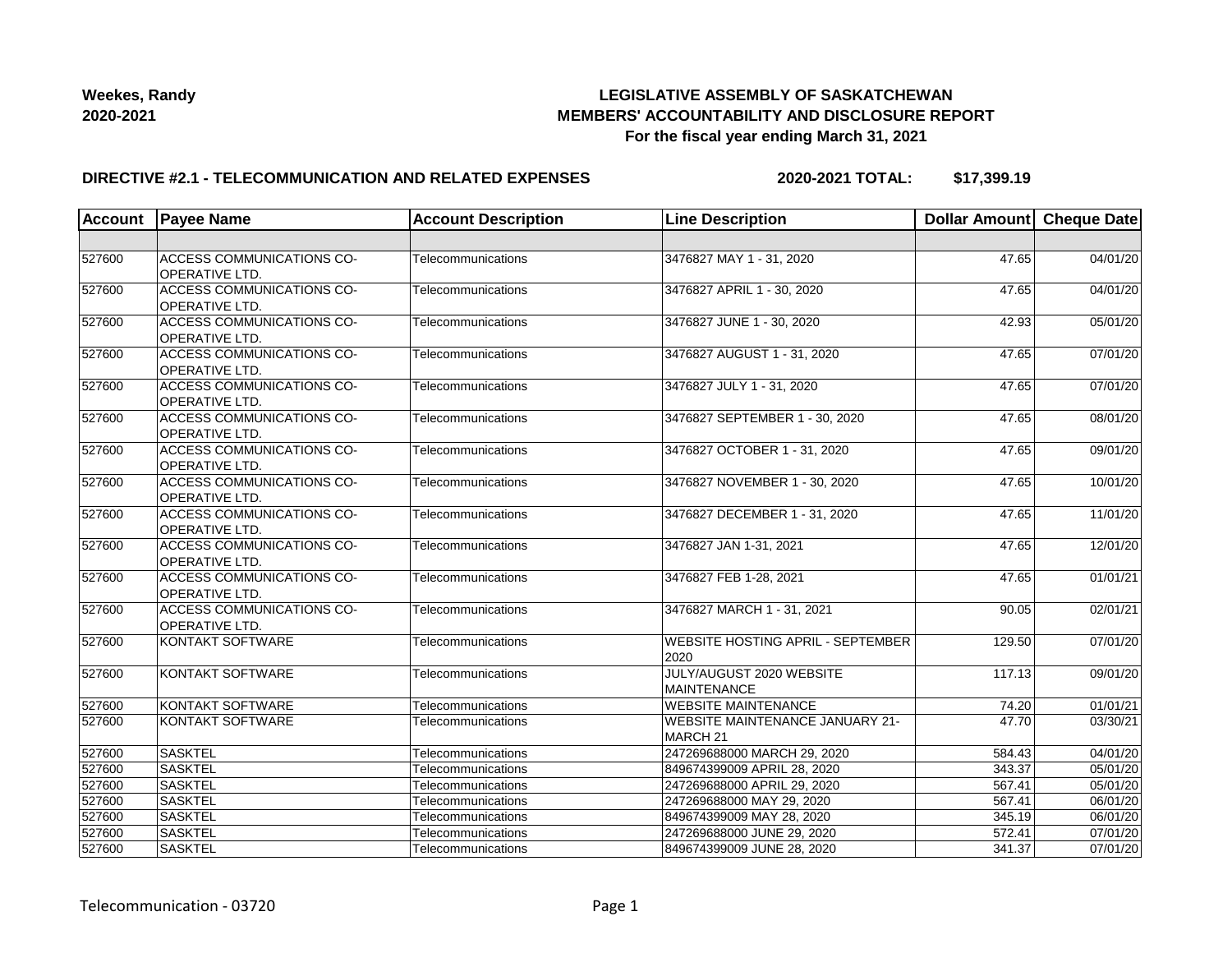## **LEGISLATIVE ASSEMBLY OF SASKATCHEWAN MEMBERS' ACCOUNTABILITY AND DISCLOSURE REPORT For the fiscal year ending March 31, 2021**

## **DIRECTIVE #2.1 - TELECOMMUNICATION AND RELATED EXPENSES**

**2020-2021 TOTAL: \$17,399.19**

| <b>Account</b> | <b>Payee Name</b>         | <b>Account Description</b> | <b>Line Description</b>                | Dollar Amount Cheque Date |          |
|----------------|---------------------------|----------------------------|----------------------------------------|---------------------------|----------|
|                |                           |                            |                                        |                           |          |
| 527600         | <b>SASKTEL</b>            | Telecommunications         | 849674399009 JULY 28, 2020             | 341.08                    | 08/01/20 |
| 527600         | <b>SASKTEL</b>            | Telecommunications         | 247269688000 JULY 29, 2020             | 804.50                    | 08/01/20 |
| 527600         | SASKTEL                   | Telecommunications         | 247269688000 AUGUST 29, 2020           | 853.03                    | 09/01/20 |
| 527600         | <b>SASKTEL</b>            | Telecommunications         | <b>RTV- RANDY WEEKES-MOBILE DEVICE</b> | $-540.41$                 | 09/01/20 |
|                |                           |                            | <b>USAGE</b>                           |                           |          |
| 527600         | <b>SASKTEL</b>            | Telecommunications         | RTV- RANDY WEEKES-MOBILE DEVICE        | 540.41                    | 09/01/20 |
|                |                           |                            | <b>USAGE</b>                           |                           |          |
| 527600         | <b>SASKTEL</b>            | Telecommunications         | 849674399009 AUGUST 28, 2020           | 347.44                    | 09/01/20 |
| 527600         | SASKTEL                   | Telecommunications         | 247269688000 SEPTEMBER 29, 2020        | 574.91                    | 10/01/20 |
| 527600         | <b>SASKTEL</b>            | Telecommunications         | <b>RTV- RANDY WEEKES-MOBILE DEVICE</b> | $-540.41$                 | 10/01/20 |
|                |                           |                            | <b>USAGE</b>                           |                           |          |
| 527600         | <b>SASKTEL</b>            | Telecommunications         | 849674399009 SEPTEMBER 28, 2020        | 343.13                    | 10/01/20 |
| 527600         | <b>SASKTEL</b>            | Telecommunications         | 247269688000 OCTOBER 29, 2020          | 567.41                    | 11/01/20 |
| 527600         | <b>SASKTEL</b>            | Telecommunications         | 849674399009 OCTOBER 28, 2020          | 335.81                    | 11/01/20 |
| 527600         | SASKTEL                   | Telecommunications         | 247269688000 NOV 29, 2020              | 567.41                    | 12/01/20 |
| 527600         | <b>SASKTEL</b>            | Telecommunications         | 849674399009 NOV 28, 2020              | 349.21                    | 12/01/20 |
| 527600         | <b>SASKTEL</b>            | Telecommunications         | 849674399009 DECEMBER 28, 2020         | 368.64                    | 01/01/21 |
| 527600         | <b>SASKTEL</b>            | Telecommunications         | 247269688000 DECEMBER 29, 2020         | 569.91                    | 01/01/21 |
| 527600         | <b>SASKTEL</b>            | Telecommunications         | 849674399009 JANUARY 28, 2021          | 346.23                    | 02/01/21 |
| 527600         | <b>SASKTEL</b>            | Telecommunications         | 247269688000 JANUARY 29, 2021          | 584.43                    | 02/01/21 |
| 527600         | SASKTEL                   | Telecommunications         | 247269688000 FEBRUARY 28, 2021         | 567.41                    | 03/01/21 |
| 527600         | <b>SASKTEL</b>            | Telecommunications         | 849674399009 FEBRUARY 28, 2021         | 340.17                    | 03/01/21 |
| 527600         | <b>SASKTEL</b>            | Telecommunications         | RTV - RANDY WEEKES - PERSONAL USE      | $-65.00$                  | 03/17/21 |
|                |                           |                            |                                        |                           |          |
| 527600         | <b>SASKTEL</b>            | Telecommunications         | 849674399009 MARCH 28, 2021            | 344.02                    | 03/28/21 |
| 527600         | <b>SASKTEL</b>            | Telecommunications         | 247269688000 MARCH 29, 2021            | 567.41                    | 03/29/21 |
| 527600         | <b>WEEKES, RANDALL P.</b> | Telecommunications         | REIMB: 2858314 APRIL 1 - 30 2020       | 74.15                     | 04/01/20 |
| 527600         | <b>WEEKES, RANDALL P.</b> | Telecommunications         | REIMB: 2858314 MAY 1 - 31, 2020        | 74.15                     | 05/01/20 |
| 527600         | <b>WEEKES, RANDALL P.</b> | Telecommunications         | REIMB: 2858314 JUNE 1 - 30, 2020       | 74.15                     | 07/01/20 |
| 527600         | <b>WEEKES, RANDALL P.</b> | Telecommunications         | REIMB: 2858314 JULY 1 - 31, 2020       | 74.15                     | 07/01/20 |
| 527600         | <b>WEEKES, RANDALL P.</b> | Telecommunications         | REIMB: 2858314 august 1 - 31, 2020     | 74.15                     | 08/01/20 |
| 527600         | <b>WEEKES, RANDALL P.</b> | Telecommunications         | REIMB: 2858314 SEPTEMBER 1 - 30, 2020  | 74.15                     | 09/01/20 |
|                |                           |                            |                                        |                           |          |
| 527600         | <b>WEEKES, RANDALL P.</b> | Telecommunications         | REIMB: 2858314 NOV 1-DEC 31, 2020      | 148.30                    | 12/27/20 |
| 527600         | <b>WEEKES, RANDALL P.</b> | Telecommunications         | REIMB: 2858314 JAN 1, 2021             | 74.15                     | 01/01/21 |
| 527600         | <b>WEEKES, RANDALL P.</b> | Telecommunications         | REIMB: 2858314 FEBRUARY 1 - 28, 2021   | 74.15                     | 02/01/21 |
| 527600         | WEEKES, RANDALL P.        | Telecommunications         | REIMB: 2858314 MARCH 1 - 31, 2021      | 74.15                     | 03/01/21 |
| 530600         | <b>SASKTEL</b>            | Placement - Tender Ads     | 849674399009 APRIL 28, 2020            | 343.10                    | 05/01/20 |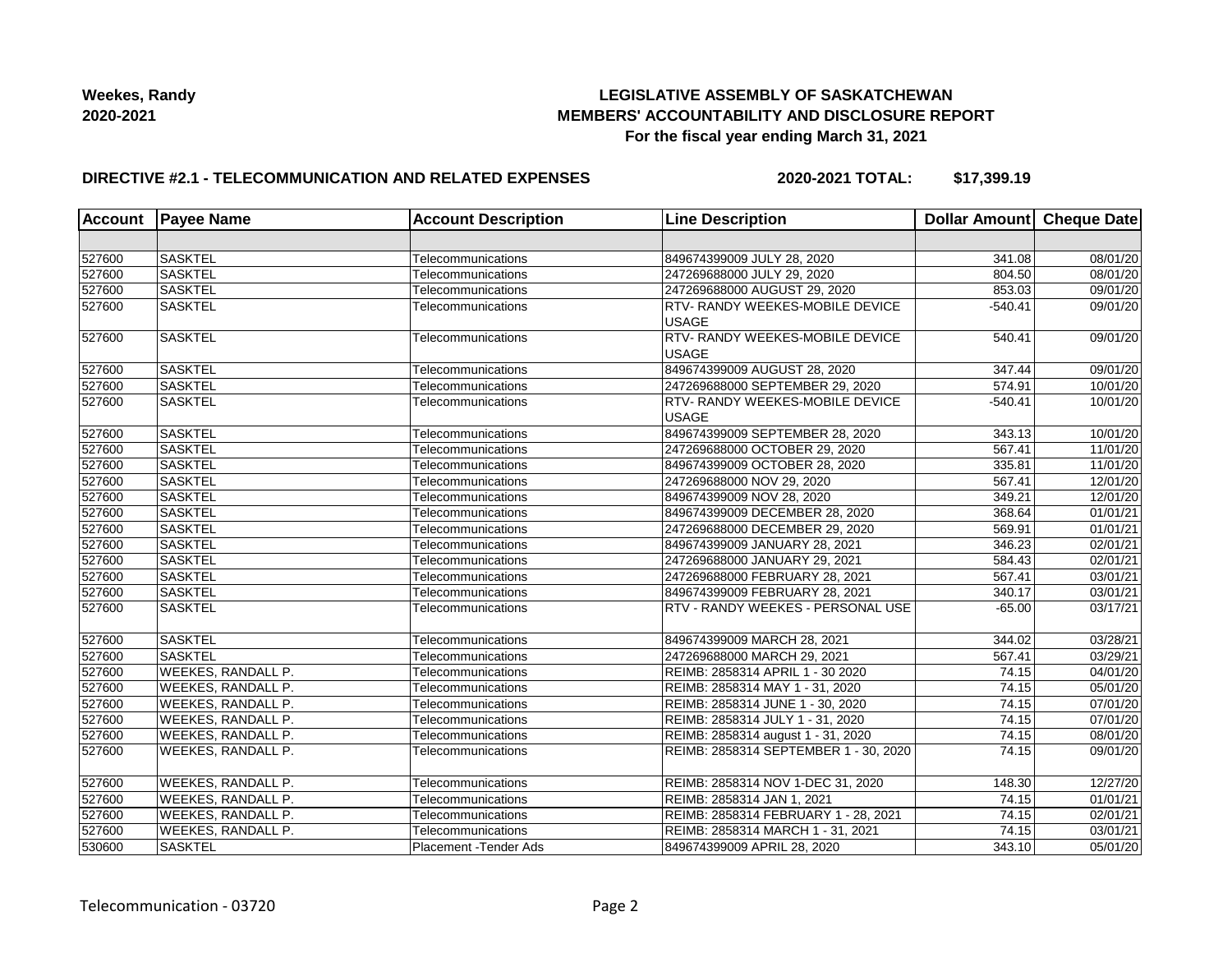## **LEGISLATIVE ASSEMBLY OF SASKATCHEWAN MEMBERS' ACCOUNTABILITY AND DISCLOSURE REPORT For the fiscal year ending March 31, 2021**

# **DIRECTIVE #2.1 - TELECOMMUNICATION AND RELATED EXPENSES**

**2020-2021 TOTAL: \$17,399.19**

| <b>Account</b> | <b>Payee Name</b> | <b>Account Description</b> | <b>Line Description</b>         | Dollar Amount | <b>Cheque Date</b> |
|----------------|-------------------|----------------------------|---------------------------------|---------------|--------------------|
|                |                   |                            |                                 |               |                    |
| 530600         | <b>SASKTEL</b>    | Placement - Tender Ads     | 849674399009 MAY 28, 2020       | 343.10        | 06/01/20           |
| 530600         | <b>SASKTEL</b>    | Placement - Tender Ads     | 849674399009 JUNE 28, 2020      | 343.10        | 07/01/20           |
| 530600         | <b>SASKTEL</b>    | Placement - Tender Ads     | 849674399009 JULY 28, 2020      | 343.10        | 08/01/20           |
| 530600         | <b>ISASKTEL</b>   | Placement - Tender Ads     | 849674399009 AUGUST 28, 2020    | 343.10        | 09/01/20           |
| 530600         | ISASKTEL          | Placement - Tender Ads     | 849674399009 SEPTEMBER 28, 2020 | 343.10        | 10/01/20           |
| 530600         | <b>SASKTEL</b>    | Placement - Tender Ads     | 849674399009 OCTOBER 28, 2020   | 343.10        | 11/01/20           |
| 530600         | <b>SASKTEL</b>    | Placement - Tender Ads     | 849674399009 NOV 28, 2020       | 343.10        | 12/01/20           |
| 530600         | <b>SASKTEL</b>    | Placement - Tender Ads     | 849674399009 DECEMBER 28, 2020  | 343.10        | 01/01/21           |
| 530600         | ISASKTEL          | Placement - Tender Ads     | 849674399009 JANUARY 28, 2021   | 343.10        | 02/01/21           |
| 530600         | <b>ISASKTEL</b>   | Placement - Tender Ads     | 849674399009 FEBRUARY 28, 2021  | 343.10        | 03/01/21           |
| 530600         | <b>SASKTEL</b>    | Placement - Tender Ads     | 849674399009 MARCH 28, 2021     | 343.10        | 03/28/21           |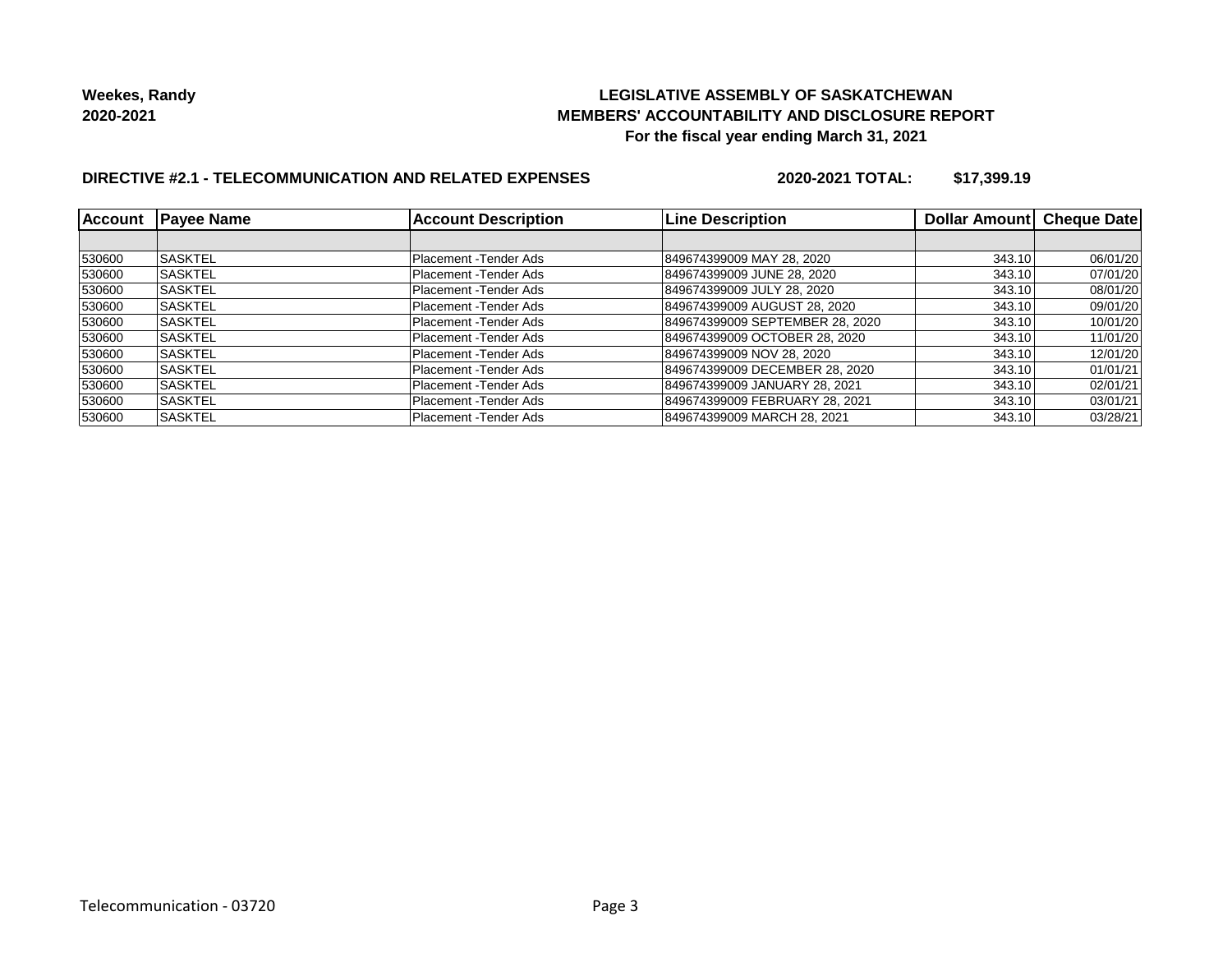# **LEGISLATIVE ASSEMBLY OF SASKATCHEWAN MEMBERS' ACCOUNTABILITY AND DISCLOSURE REPORT For the fiscal year ending March 31, 2021**

#### **DIRECTIVE #3.1 - MLA TRAVEL AND LIVING EXPENSES**

**2020-2021 TOTAL: \$49,480.70**

| <b>Account</b> | <b>Payee Name</b>         | <b>Account Description</b>  | <b>Line Description</b>                            | Dollar Amount Cheque Date |                       |
|----------------|---------------------------|-----------------------------|----------------------------------------------------|---------------------------|-----------------------|
|                |                           |                             |                                                    |                           |                       |
| 541900         | WEEKES, RANDALL P.        | Elected Rep - Travel        | MARCH 2020 MLA REGINA                              | 661.65                    | 04/01/20              |
|                |                           |                             | <b>ACCOMMODATIONS</b>                              |                           |                       |
| 541900         | WEEKES, RANDALL P.        | <b>Elected Rep - Travel</b> | MLA TRAVEL APRIL 9 - 15, 2020                      | 429.90                    | 04/20/20              |
| 541900         | <b>WEEKES, RANDALL P.</b> | <b>Elected Rep - Travel</b> | MLA TRAVEL APRIL 16 - 28, 2020                     | 330.90                    | 05/04/20              |
| 541900         | <b>WEEKES, RANDALL P.</b> | <b>Elected Rep - Travel</b> | MLA TRAVEL MAY 4 - 12, 2020                        | 646.80                    | 05/14/20              |
| 541900         | WEEKES, RANDALL P.        | Elected Rep - Travel        | APRIL 2020 MLA REGINA<br><b>ACCOMMODATIONS</b>     | 680.09                    | 05/14/20              |
| 541900         | WEEKES, RANDALL P.        | Elected Rep - Travel        | MLA TRAVEL MAY 13-25, 2020                         | 1,460.90                  | 06/01/20              |
| 541900         | <b>WEEKES, RANDALL P.</b> | <b>Elected Rep - Travel</b> | MAY 2020 MLA REGINA<br><b>ACCOMMODATIONS</b>       | 649.78                    | 06/11/20              |
| 541900         | <b>WEEKES, RANDALL P.</b> | Elected Rep - Travel        | MLA TRAVEL MAY 26 - JUNE 8, 2020                   | 1,464.30                  | 06/11/20              |
| 541900         | WEEKES, RANDALL P.        | Elected Rep - Travel        | MLA TRAVEL JUNE 9 - 23, 2020                       | 2,305.75                  | $\overline{07/02/20}$ |
| 541900         | WEEKES, RANDALL P.        | Elected Rep - Travel        | MLA TRAVEL JUNE 24 - 30, 2020                      | 949.30                    | 07/02/20              |
| 541900         | <b>WEEKES, RANDALL P.</b> | <b>Elected Rep - Travel</b> | JUNE 2020 MLA REGINA                               | 3,138.93                  | 07/15/20              |
|                |                           |                             | <b>ACCOMMODATIONS</b>                              |                           |                       |
| 541900         | <b>WEEKES, RANDALL P.</b> | Elected Rep - Travel        | MLA TRAVEL JUNE 30 - JULY 10, 2020                 | 1,398.48                  | 07/15/20              |
| 541900         | <b>WEEKES, RANDALL P.</b> | <b>Elected Rep - Travel</b> | MLA TRAVEL JULY 11 - 27, 2020                      | 2,503.27                  | 08/12/20              |
| 541900         | WEEKES, RANDALL P.        | <b>Elected Rep - Travel</b> | MLA TRAVEL JULY 28 - AUGUST 10, 2020               | 1,394.15                  | 08/12/20              |
| 541900         | WEEKES, RANDALL P.        | <b>Elected Rep - Travel</b> | JULY 2020 MLA REGINA<br><b>ACCOMMODATIONS</b>      | 679.03                    | 08/12/20              |
| 541900         | WEEKES, RANDALL P.        | Elected Rep - Travel        | MLA TRAVEL AUGUST 11 - 20, 2020                    | 1,140.85                  | 08/27/20              |
| 541900         | <b>WEEKES, RANDALL P.</b> | Elected Rep - Travel        | MLA TRAVEL AUGUST 21 - SEPTEMBER                   | 2,346.88                  | 09/10/20              |
|                |                           |                             | 4, 2020                                            |                           |                       |
| 541900         | WEEKES, RANDALL P.        | <b>Elected Rep - Travel</b> | MLA TRAVEL SEPTEMBER 5 - 14, 2020                  | 1,225.78                  | 09/17/20              |
| 541900         | <b>WEEKES, RANDALL P.</b> | Elected Rep - Travel        | AUGUST 2020 MLA REGINA<br><b>ACCOMMODATIONS</b>    | 782.09                    | 09/17/20              |
| 541900         | <b>WEEKES, RANDALL P.</b> | Elected Rep - Travel        | MLA TRAVEL SEP 15-28, 2020                         | 1,849.85                  | 10/06/20              |
| 541900         | <b>WEEKES, RANDALL P.</b> | <b>Elected Rep - Travel</b> | SEPTEMBER 2020 MLA REGINA<br><b>ACCOMMODATIONS</b> | 664.02                    | 10/21/20              |
| 541900         | WEEKES, RANDALL P.        | Elected Rep - Travel        | OCTOBER 2020 MLA REGINA<br><b>ACCOMMODATIONS</b>   | 666.22                    | 11/18/20              |
| 541900         | <b>WEEKES, RANDALL P.</b> | <b>Elected Rep - Travel</b> | NOV 2020 MLA REGINA<br><b>ACCOMMODATION</b>        | 697.24                    | 12/27/20              |
| 541900         | <b>WEEKES, RANDALL P.</b> | <b>Elected Rep - Travel</b> | MLA TRAVEL DEC 7-14, 2020                          | 1,005.34                  | 12/27/20              |
| 541900         | WEEKES, RANDALL P.        | <b>Elected Rep - Travel</b> | MLA TRAVEL NOV 21-DEC 6, 2020                      | 2,121.62                  | 12/27/20              |
| 541900         | WEEKES, RANDALL P.        | Elected Rep - Travel        | MLA TRAVEL OCT 29- NOV 20, 2020                    | 2,589.28                  | 12/27/20              |
| 541900         | WEEKES, RANDALL P.        | Elected Rep - Travel        | MLA TRAVEL DECEMBER 15-23, 2020                    | 1,018.97                  | 01/05/21              |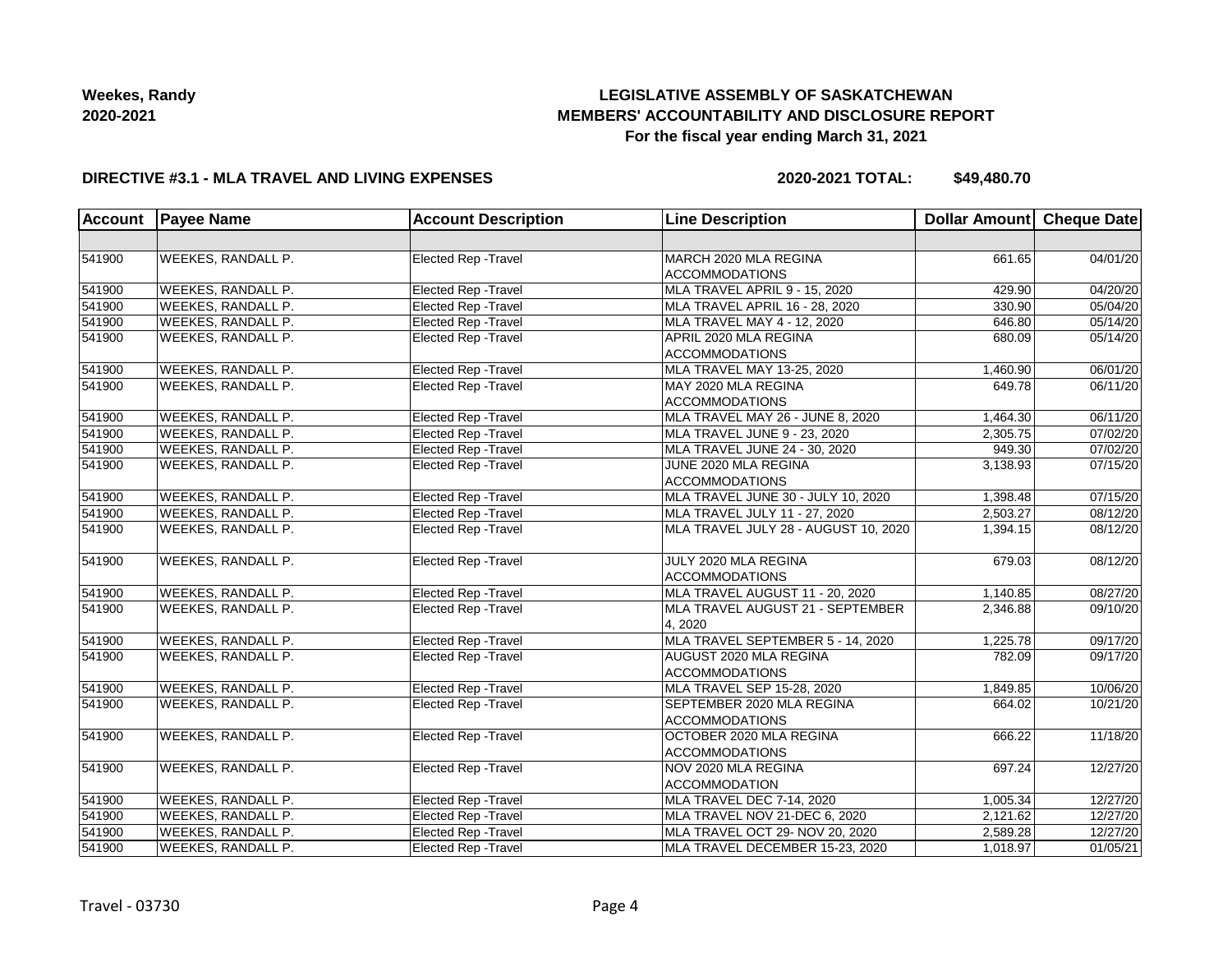# **LEGISLATIVE ASSEMBLY OF SASKATCHEWAN MEMBERS' ACCOUNTABILITY AND DISCLOSURE REPORT For the fiscal year ending March 31, 2021**

#### **DIRECTIVE #3.1 - MLA TRAVEL AND LIVING EXPENSES**

**2020-2021 TOTAL: \$49,480.70**

| <b>Account</b> | <b>Payee Name</b>         | <b>Account Description</b>  | <b>Line Description</b>                           | Dollar Amount | Cheque Date |
|----------------|---------------------------|-----------------------------|---------------------------------------------------|---------------|-------------|
|                |                           |                             |                                                   |               |             |
| 541900         | <b>WEEKES, RANDALL P.</b> | <b>Elected Rep - Travel</b> | DECEMBER 2020 MLA REGINA<br><b>ACCOMMODATIONS</b> | 651.87        | 01/13/21    |
| 541900         | <b>WEEKES, RANDALL P.</b> | Elected Rep - Travel        | MLA TRAVEL DECEMBER 29-30, 2020                   | 231.10        | 01/13/21    |
| 541900         | <b>WEEKES, RANDALL P.</b> | Elected Rep - Travel        | MLA TRAVEL JANUARY 21 - 26, 2021                  | 883.30        | 01/27/21    |
| 541900         | WEEKES, RANDALL P.        | <b>Elected Rep - Travel</b> | MLA TRAVEL JANUARY 4 - 20, 2021                   | 2,210.40      | 01/27/21    |
| 541900         | <b>WEEKES, RANDALL P.</b> | Elected Rep - Travel        | JANUARY 2021 MLA REGINA<br>ACCOMMODATIONS         | 658.53        | 02/15/21    |
| 541900         | <b>WEEKES, RANDALL P.</b> | Elected Rep - Travel        | IMLA TRAVEL JANUARY 27 - FEBRUARY<br>8, 2021      | 2,090.45      | 02/18/21    |
| 541900         | <b>WEEKES, RANDALL P.</b> | Elected Rep - Travel        | MLA TRAVEL FEBRUARY 9 - 16, 2021                  | 847.11        | 02/19/21    |
| 541900         | <b>WEEKES, RANDALL P.</b> | Elected Rep - Travel        | MLA TRAVEL FEBRUARY 17 - MARCH 1.<br>2021         | 1,955.81      | 03/04/21    |
| 541900         | <b>WEEKES, RANDALL P.</b> | Elected Rep - Travel        | FEBRUARY 2021 MLA REGINA<br> ACCOMMODATIONS       | 641.69        | 03/17/21    |
| 541900         | <b>WEEKES, RANDALL P.</b> | Elected Rep - Travel        | MLA TRAVEL MARCH 2 - 17, 2021                     | 2,608.55      | 03/31/21    |
| 541900         | <b>WEEKES, RANDALL P.</b> | Elected Rep - Travel        | MLA TRAVEL MARCH 18 - 31, 2021                    | 1,315.05      | 03/31/21    |
| 541900         | <b>WEEKES, RANDALL P.</b> | Elected Rep - Travel        | MARCH 2021 REGINA<br>ACCOMMODATIONS               | 585.47        | 03/31/21    |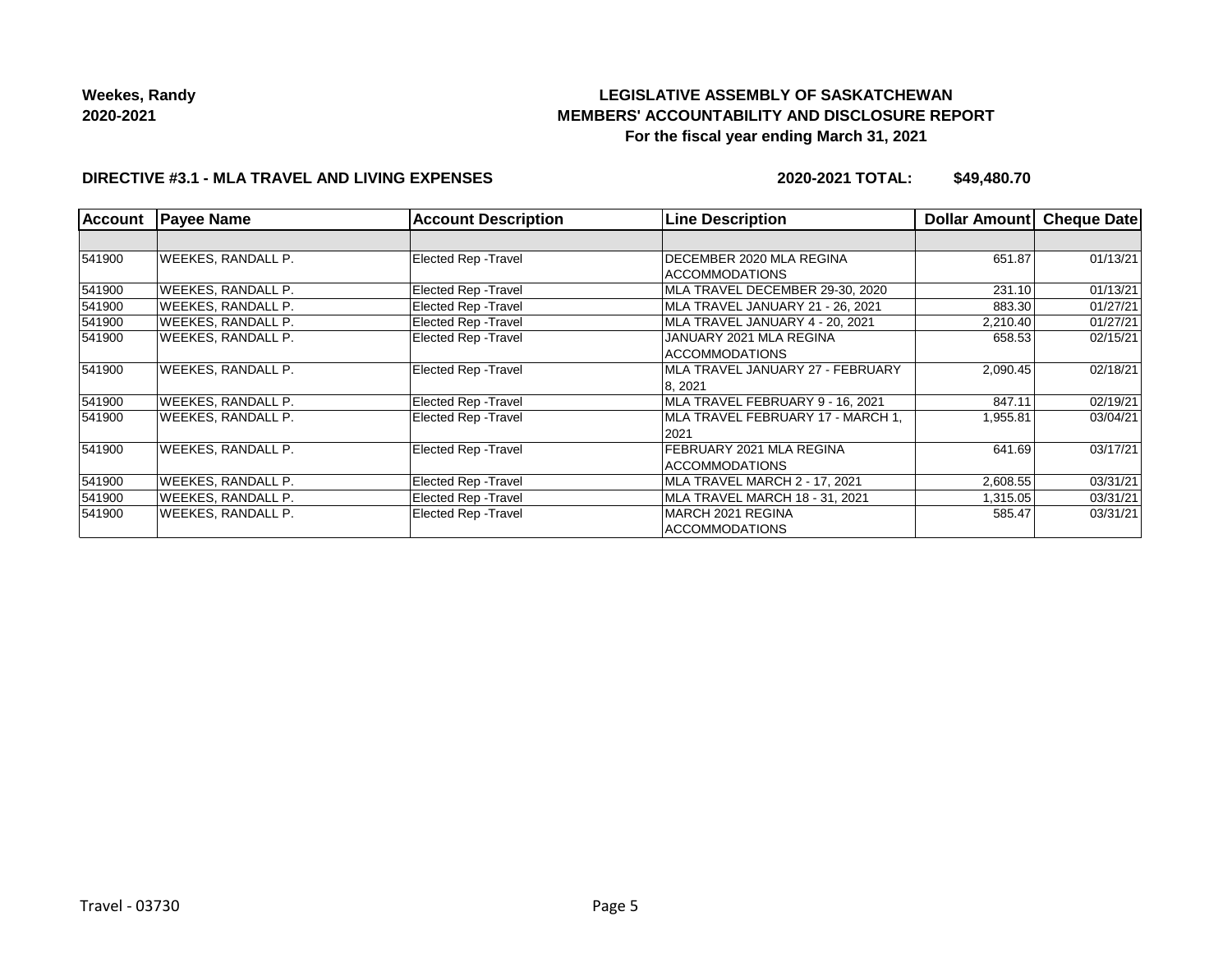## **LEGISLATIVE ASSEMBLY OF SASKATCHEWAN MEMBERS' ACCOUNTABILITY AND DISCLOSURE REPORT For the fiscal year ending March 31, 2021**

#### **DIRECTIVE #4.1 - CONSTITUENCY SERVICE EXPENSES**

| <b>Account</b> | <b>Payee Name</b>        | <b>Account Description</b>                | <b>Line Description</b>        | <b>Dollar Amount</b> | <b>Cheque Date</b> |
|----------------|--------------------------|-------------------------------------------|--------------------------------|----------------------|--------------------|
|                |                          |                                           |                                |                      |                    |
| 522000         | <b>BETHANY COLLEGE</b>   | Rent of Ground, Buildings and Other Space | APRIL 2020 MLA OFFICE RENT     | 100.00               | 04/01/20           |
| 522000         | <b>BETHANY COLLEGE</b>   | Rent of Ground, Buildings and Other Space | MAY 2020 MLA OFFICE RENT       | 100.00               | 05/01/20           |
| 522000         | <b>BETHANY COLLEGE</b>   | Rent of Ground, Buildings and Other Space | JUNE 2020 MLA OFFICE RENT      | 100.00               | 06/01/20           |
| 522000         | <b>BETHANY COLLEGE</b>   | Rent of Ground, Buildings and Other Space | SEP 2020 MLA OFFICE RENT       | 100.00               | 10/01/20           |
| 522000         | <b>BETHANY COLLEGE</b>   | Rent of Ground, Buildings and Other Space | OCT 2020 MLA OFFICE RENT       | 100.00               | 10/01/20           |
| 522000         | <b>BETHANY COLLEGE</b>   | Rent of Ground, Buildings and Other Space | JUL 2020 MLA OFFICE RENT       | 100.00               | 10/01/20           |
| 522000         | <b>BETHANY COLLEGE</b>   | Rent of Ground, Buildings and Other Space | AUG 2020 MLA OFFICE RENT       | 100.00               | 10/01/20           |
| 522000         | <b>BETHANY COLLEGE</b>   | Rent of Ground, Buildings and Other Space | NOV 2020 MLA OFFICE RENT       | 100.00               | 10/06/20           |
| 522000         | <b>BETHANY COLLEGE</b>   | Rent of Ground, Buildings and Other Space | DEC 2020 MLA OFFICE RENT       | 100.00               | 11/18/20           |
| 522000         | <b>BETHANY COLLEGE</b>   | Rent of Ground, Buildings and Other Space | JANUARY 2021 MLA OFFICE RENT   | 100.00               | 02/01/21           |
| 522000         | <b>BETHANY COLLEGE</b>   | Rent of Ground, Buildings and Other Space | FEBRUARY 2021 MLA OFFICE RENT  | 100.00               | 02/01/21           |
| 522000         | <b>BETHANY COLLEGE</b>   | Rent of Ground, Buildings and Other Space | MARCH 2021 MLA OFFICE RENT     | 100.00               | 02/23/21           |
| 522000         | <b>BUSCHYNSKYI, RICK</b> | Rent of Ground, Buildings and Other Space | APRIL 2020 MLA OFFICE RENT     | 1,100.00             | 04/01/20           |
| 522000         | <b>BUSCHYNSKYI, RICK</b> | Rent of Ground, Buildings and Other Space | MAY 2020 MLA OFFICE RENT       | 1,100.00             | 05/01/20           |
| 522000         | <b>BUSCHYNSKYI, RICK</b> | Rent of Ground, Buildings and Other Space | JUNE 2020 MLA OFFICE RENT      | 1,100.00             | 07/01/20           |
| 522000         | <b>BUSCHYNSKYI, RICK</b> | Rent of Ground, Buildings and Other Space | JULY 2020 MLA OFFICE RENT      | 1,100.00             | 07/01/20           |
| 522000         | <b>BUSCHYNSKYI, RICK</b> | Rent of Ground, Buildings and Other Space | AUGUST 2020 MLA OFFICE RENT    | 1,100.00             | 07/15/20           |
| 522000         | <b>BUSCHYNSKYI, RICK</b> | Rent of Ground, Buildings and Other Space | SEPTEMBER 2020 MLA OFFICE RENT | 1,100.00             | 08/27/20           |
| 522000         | <b>BUSCHYNSKYI, RICK</b> | Rent of Ground, Buildings and Other Space | OCTOBER 2020 MLA OFFICE RENT   | 1,100.00             | 08/27/20           |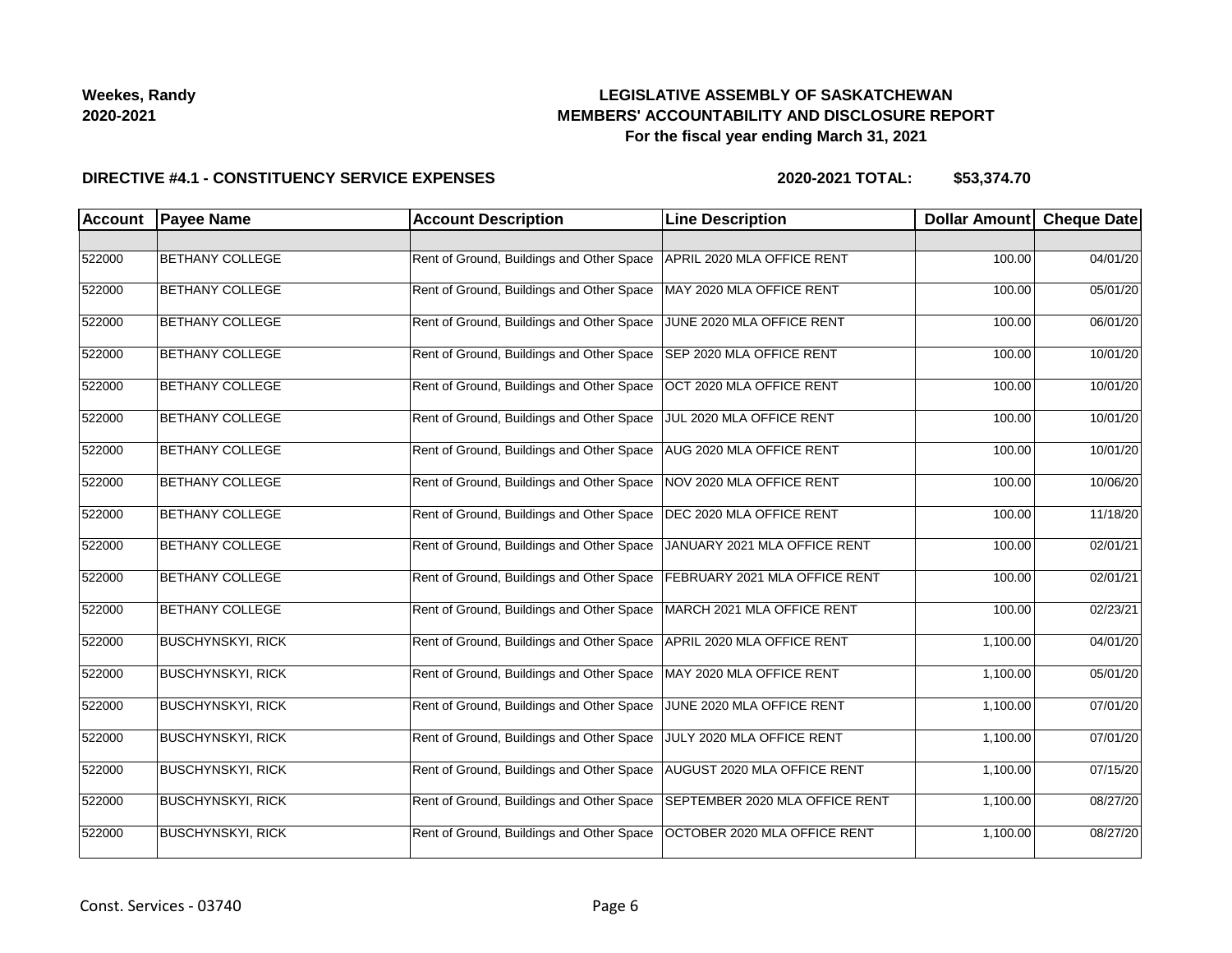## **LEGISLATIVE ASSEMBLY OF SASKATCHEWAN MEMBERS' ACCOUNTABILITY AND DISCLOSURE REPORT For the fiscal year ending March 31, 2021**

#### **DIRECTIVE #4.1 - CONSTITUENCY SERVICE EXPENSES**

| <b>Account</b> | <b>Payee Name</b>                                             | <b>Account Description</b>                | <b>Line Description</b>                 | Dollar Amount Cheque Date |          |
|----------------|---------------------------------------------------------------|-------------------------------------------|-----------------------------------------|---------------------------|----------|
|                |                                                               |                                           |                                         |                           |          |
| 522000         | <b>BUSCHYNSKYI, RICK</b>                                      | Rent of Ground, Buildings and Other Space | NOV 2020 MLA OFFICE RENT                | 1,100.00                  | 10/06/20 |
| 522000         | <b>BUSCHYNSKYI, RICK</b>                                      | Rent of Ground, Buildings and Other Space | JANUARY 2021 MLA OFFICE RENT            | 1,200.00                  | 01/01/21 |
| 522000         | <b>BUSCHYNSKYI, RICK</b>                                      | Rent of Ground, Buildings and Other Space | DECEMBER 2020 MLA OFFICE RENT           | 1,100.00                  | 01/01/21 |
| 522000         | <b>BUSCHYNSKYI, RICK</b>                                      | Rent of Ground, Buildings and Other Space | FEB 2021 MLA OFFICE RENT                | 1,200.00                  | 01/07/21 |
| 522000         | <b>BUSCHYNSKYI, RICK</b>                                      | Rent of Ground, Buildings and Other Space | MARCH 2021 MLA OFFICE RENT              | 1,200.00                  | 02/23/21 |
| 522200         | KONICA MINOLTA BUSINESS<br>SOLUTIONS (CANADA) LTD.            | Rent of Photocopiers                      | <b>COPIER CHARGES</b>                   | 135.42                    | 02/01/21 |
| 522200         | KONICA MINOLTA BUSINESS<br>SOLUTIONS (CANADA) LTD.            | Rent of Photocopiers                      | <b>COPIER CHARGES</b>                   | 157.36                    | 03/01/21 |
| 522200         | MINISTER OF FINANCE-MINISTRY OF<br>SASKBUILDS AND PROCUREMENT | Rent of Photocopiers                      | PHOTOCOPIER SERVICE FEES FOR<br>2020/21 | 100.00                    | 01/01/21 |
| 522200         | <b>SUCCESS OFFICE SYSTEMS</b>                                 | Rent of Photocopiers                      | <b>COPIER CHARGES</b>                   | 220.97                    | 04/01/20 |
| 522200         | <b>SUCCESS OFFICE SYSTEMS</b>                                 | <b>Rent of Photocopiers</b>               | <b>COPIER CHARGES</b>                   | 137.05                    | 05/05/20 |
| 522200         | <b>SUCCESS OFFICE SYSTEMS</b>                                 | <b>Rent of Photocopiers</b>               | <b>COPIER CHARGES</b>                   | 134.80                    | 07/01/20 |
| 522200         | <b>SUCCESS OFFICE SYSTEMS</b>                                 | <b>Rent of Photocopiers</b>               | <b>COPIER CHARGES</b>                   | 139.94                    | 08/01/20 |
| 522200         | SUCCESS OFFICE SYSTEMS                                        | Rent of Photocopiers                      | <b>COPIER CHARGES</b>                   | 1,092.14                  | 09/01/20 |
| 522200         | <b>SUCCESS OFFICE SYSTEMS</b>                                 | Rent of Photocopiers                      | <b>COPIER CHARGES</b>                   | 179.13                    | 10/01/20 |
| 522200         | <b>SUCCESS OFFICE SYSTEMS</b>                                 | Rent of Photocopiers                      | <b>COPIER CHARGES</b>                   | 837.65                    | 10/05/20 |
| 522200         | <b>SUCCESS OFFICE SYSTEMS</b>                                 | Rent of Photocopiers                      | <b>COPIER CHARGES</b>                   | 130.32                    | 01/01/21 |
| 522200         | <b>SUCCESS OFFICE SYSTEMS</b>                                 | Rent of Photocopiers                      | <b>COPIER CHARGES</b>                   | 348.39                    | 01/08/21 |
| 522500         | PERDUE AGENCIES LTD.                                          | <b>Insurance Premiums</b>                 | OFFICE INSURANCE C70007358-5            | 542.72                    | 10/01/20 |
| 522700         | <b>SASKPOWER CORPORATION</b>                                  | Utilities - Electricity and Nat Gas       | 500000602846 APRIL 20, 2020             | 60.60                     | 05/01/20 |
| 522700         | SASKPOWER CORPORATION                                         | Utilities - Electricity and Nat Gas       | 500000602846 MAY 19, 2020               | 30.87                     | 06/01/20 |
| 522700         | SASKPOWER CORPORATION                                         | Utilities - Electricity and Nat Gas       | 500000602846 JUNE 16, 2020              | 46.99                     | 07/01/20 |
| 522700         | <b>SASKPOWER CORPORATION</b>                                  | Utilities - Electricity and Nat Gas       | 500000602846 JULY 17, 2020              | 45.58                     | 08/01/20 |
| 522700         | <b>SASKPOWER CORPORATION</b>                                  | Utilities - Electricity and Nat Gas       | 500000602846 AUGUST 19, 2020            | 36.86                     | 09/01/20 |
| 522700         | <b>SASKPOWER CORPORATION</b>                                  | Utilities - Electricity and Nat Gas       | 500000602846 SEP 17, 2020               | 59.66                     | 10/01/20 |
| 522700         | SASKPOWER CORPORATION                                         | Utilities - Electricity and Nat Gas       | 500000602846 OCTOBER 19, 2020           | 56.96                     | 11/01/20 |
| 522700         | SASKPOWER CORPORATION                                         | Utilities - Electricity and Nat Gas       | 500000602845 DECEMBER 16, 2020          | 58.66                     | 01/01/21 |
| 522700         | SASKPOWER CORPORATION                                         | Utilities - Electricity and Nat Gas       | 500000602846 JAN 19, 2021               | 62.98                     | 03/01/21 |
| 522700         | SASKPOWER CORPORATION                                         | Utilities - Electricity and Nat Gas       | 5000000602846 FEBRUARY 16, 2021         | 15.32                     | 03/01/21 |
| 522700         | SASKPOWER CORPORATION                                         | Utilities - Electricity and Nat Gas       | 500000602846 MARCH 17/21                | 47.22                     | 03/17/21 |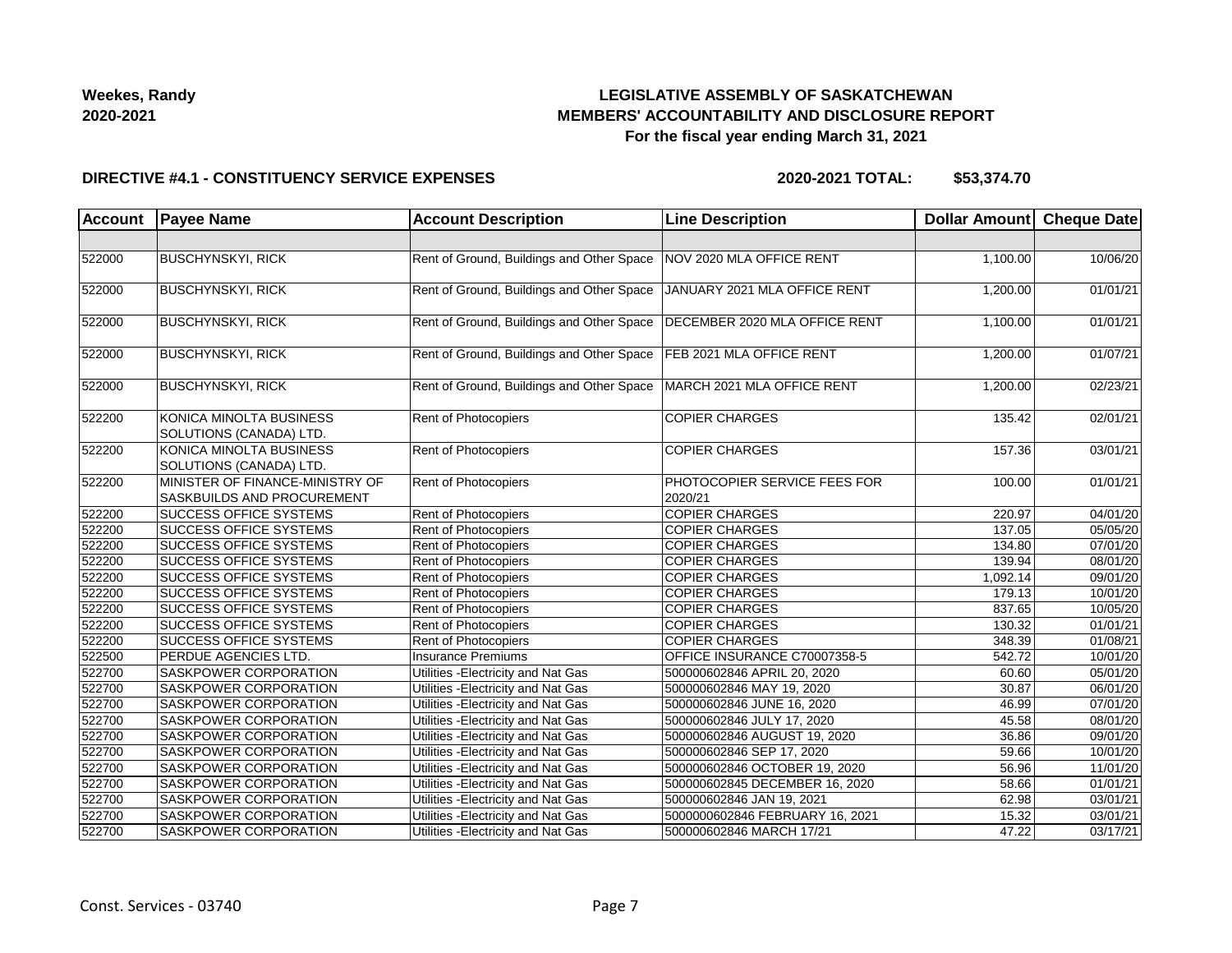## **LEGISLATIVE ASSEMBLY OF SASKATCHEWAN MEMBERS' ACCOUNTABILITY AND DISCLOSURE REPORT For the fiscal year ending March 31, 2021**

#### **DIRECTIVE #4.1 - CONSTITUENCY SERVICE EXPENSES**

| <b>Account</b> | <b>Payee Name</b>                                             | <b>Account Description</b>           | <b>Line Description</b>               | <b>Dollar Amount</b> | Cheque Date |
|----------------|---------------------------------------------------------------|--------------------------------------|---------------------------------------|----------------------|-------------|
|                |                                                               |                                      |                                       |                      |             |
| 525000         | MINISTER OF FINANCE-MINISTRY OF<br>SASKBUILDS AND PROCUREMENT | Postal, Courier, Freight and Related | JUNE 2020 MAIL SERVICES               | 932.99               | 07/15/20    |
| 525000         | MINISTER OF FINANCE-MINISTRY OF<br>SASKBUILDS AND PROCUREMENT | Postal, Courier, Freight and Related | DEC 2020 MAIL SERVICES                | 984.88               | 01/20/21    |
| 525000         | <b>WEEKES, RANDALL P.</b>                                     | Postal, Courier, Freight and Related | <b>REIMB: POSTAGE</b>                 | 31.45                | 04/07/20    |
| 525000         | WEEKES, RANDALL P.                                            | Postal, Courier, Freight and Related | <b>REIMB: POSTAGE</b>                 | 65.40                | 05/01/20    |
| 525000         | WEEKES, RANDALL P.                                            | Postal, Courier, Freight and Related | <b>REIMB: POSTAGE</b>                 | 31.10                | 05/15/20    |
| 525000         | WEEKES, RANDALL P.                                            | Postal, Courier, Freight and Related | REIMB: POSTAGE/ICLOUD STORAGE         | 19.30                | 07/01/20    |
| 525000         | WEEKES, RANDALL P.                                            | Postal, Courier, Freight and Related | <b>REIMB: POSTAGE/OFFICE SUPPLIES</b> | 19.21                | 07/17/20    |
| 525000         | WEEKES, RANDALL P.                                            | Postal, Courier, Freight and Related | REIMB: POSTAGE/ICLOUD STORAGE         | 8.01                 | 09/01/20    |
| 525000         | WEEKES, RANDALL P.                                            | Postal, Courier, Freight and Related | REIMB: POSTAGE/OFFICE SUPPLIES        | 14.77                | 09/04/20    |
| 525000         | WEEKES, RANDALL P.                                            | Postal, Courier, Freight and Related | REIMB: POSTAGE/OFFICE SUPPLIES        | 33.02                | 10/06/20    |
| 525000         | WEEKES, RANDALL P.                                            | Postal, Courier, Freight and Related | <b>REIMB: POSTAGE</b>                 | 1.84                 | 01/01/21    |
| 525000         | WEEKES, RANDALL P.                                            | Postal, Courier, Freight and Related | <b>REIMB: POSTAGE</b>                 | 1.31                 | 01/19/21    |
| 525000         | WEEKES, RANDALL P.                                            | Postal, Courier, Freight and Related | <b>REIMB: POSTAGE</b>                 | 327.83               | 02/08/21    |
| 525000         | WEEKES, RANDALL P.                                            | Postal, Courier, Freight and Related | <b>REIMB: POSTAGE</b>                 | 4,830.00             | 03/10/21    |
| 525000         | WEEKES, RANDALL P.                                            | Postal, Courier, Freight and Related | REIMB: POSTAGE/OFFICE SUPPLIES        | 1,312.76             | 03/11/21    |
| 525000         | WEEKES, RANDALL P.                                            | Postal, Courier, Freight and Related | REIMB: POSTAGE/ICLOUD STORAGE         | 1,189.35             | 03/30/21    |
| 530300         | MARU GROUP CANADA INC.                                        | Primary Research/Focus group         | AD HOC RESEARCH                       | 661.11               | 06/01/20    |
| 530300         | MARU GROUP CANADA INC.                                        | Primary Research/Focus group         | AD HOC RESEARCH                       | 661.11               | 10/01/20    |
| 530500         | ASQUITH, TOWN OF                                              | Media Placement                      | ADVERTISING                           | 100.00               | 11/01/20    |
| 530500         | <b>BIGGAR NATIONALS SENIOR HOCKEY</b><br><b>CLUB</b>          | Media Placement                      | <b>ADVERTISING</b>                    | 295.00               | 11/01/20    |
| 530500         | <b>BIGGAR RECREATION VALLEY INC.</b>                          | Media Placement                      | <b>ADVERTISING</b>                    | 700.00               | 08/09/20    |
| 530500         | <b>BIGGAR RECREATION VALLEY INC.</b>                          | Media Placement                      | <b>ADVERTISING</b>                    | 700.00               | 03/10/21    |
| 530500         | BIGGAR, TOWN OF                                               | Media Placement                      | ADVERTISING                           | 150.00               | 01/08/21    |
| 530500         | INDEPENDENT PRINTERS LTD.                                     | Media Placement                      | ADVERTISING                           | 100.00               | 04/02/20    |
| 530500         | INDEPENDENT PRINTERS LTD.                                     | Media Placement                      | ADVERTISING                           | 100.00               | 04/09/20    |
| 530500         | <b>INDEPENDENT PRINTERS LTD.</b>                              | Media Placement                      | <b>ADVERTISING</b>                    | 100.00               | 05/01/20    |
| 530500         | INDEPENDENT PRINTERS LTD.                                     | Media Placement                      | <b>ADVERTISING</b>                    | 100.00               | 05/01/20    |
| 530500         | <b>INDEPENDENT PRINTERS LTD.</b>                              | Media Placement                      | <b>ADVERTISING</b>                    | 100.00               | 05/01/20    |
| 530500         | <b>INDEPENDENT PRINTERS LTD.</b>                              | Media Placement                      | ADVERTISING                           | 100.00               | 05/07/20    |
| 530500         | INDEPENDENT PRINTERS LTD.                                     | Media Placement                      | ADVERTISING                           | 100.00               | 05/14/20    |
| 530500         | INDEPENDENT PRINTERS LTD.                                     | Media Placement                      | <b>ADVERTISING</b>                    | 100.00               | 06/01/20    |
| 530500         | <b>INDEPENDENT PRINTERS LTD.</b>                              | Media Placement                      | <b>ADVERTISING</b>                    | 100.00               | 06/01/20    |
| 530500         | <b>INDEPENDENT PRINTERS LTD.</b>                              | Media Placement                      | <b>ADVERTISING</b>                    | 100.00               | 06/04/20    |
| 530500         | INDEPENDENT PRINTERS LTD.                                     | Media Placement                      | <b>ADVERTISING</b>                    | 100.00               | 07/01/20    |
| 530500         | <b>INDEPENDENT PRINTERS LTD.</b>                              | Media Placement                      | ADVERTISING                           | 25.00                | 07/01/20    |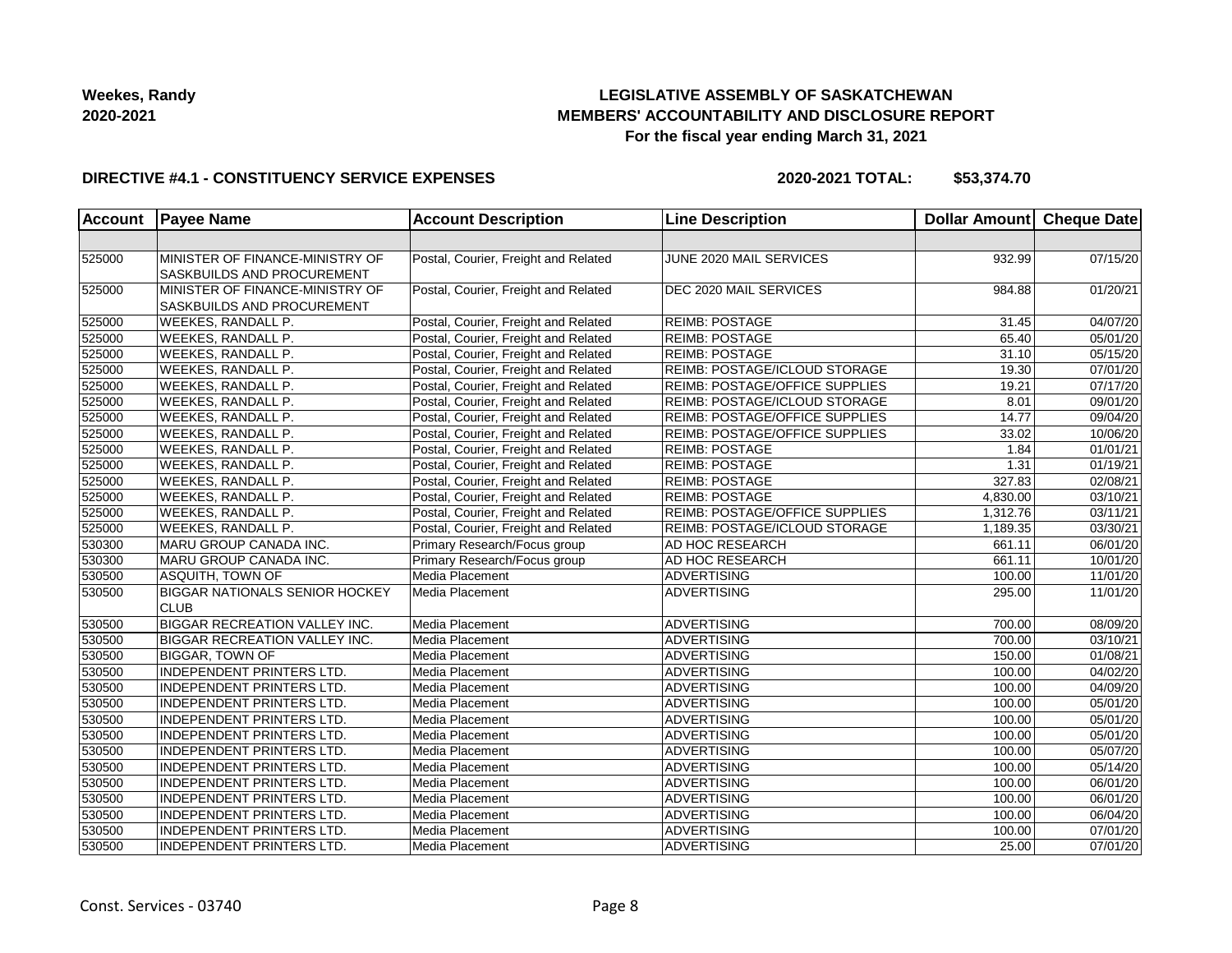## **LEGISLATIVE ASSEMBLY OF SASKATCHEWAN MEMBERS' ACCOUNTABILITY AND DISCLOSURE REPORT For the fiscal year ending March 31, 2021**

#### **DIRECTIVE #4.1 - CONSTITUENCY SERVICE EXPENSES**

| <b>Account</b> | <b>Payee Name</b>                | <b>Account Description</b> | <b>Line Description</b> | <b>Dollar Amount</b> | <b>Cheque Date</b> |
|----------------|----------------------------------|----------------------------|-------------------------|----------------------|--------------------|
|                |                                  |                            |                         |                      |                    |
| 530500         | INDEPENDENT PRINTERS LTD.        | Media Placement            | ADVERTISING             | 100.00               | 07/01/20           |
| 530500         | <b>INDEPENDENT PRINTERS LTD.</b> | Media Placement            | <b>ADVERTISING</b>      | 25.00                | 07/01/20           |
| 530500         | <b>INDEPENDENT PRINTERS LTD.</b> | Media Placement            | <b>ADVERTISING</b>      | 100.00               | 07/01/20           |
| 530500         | <b>INDEPENDENT PRINTERS LTD.</b> | Media Placement            | ADVERTISING             | 100.00               | 07/02/20           |
| 530500         | <b>INDEPENDENT PRINTERS LTD.</b> | Media Placement            | <b>ADVERTISING</b>      | 100.00               | 07/09/20           |
| 530500         | <b>INDEPENDENT PRINTERS LTD.</b> | Media Placement            | <b>ADVERTISING</b>      | 100.00               | 07/16/20           |
| 530500         | <b>INDEPENDENT PRINTERS LTD.</b> | Media Placement            | <b>ADVERTISING</b>      | 100.00               | 08/01/20           |
| 530500         | <b>INDEPENDENT PRINTERS LTD.</b> | Media Placement            | <b>ADVERTISING</b>      | 100.00               | 08/01/20           |
| 530500         | <b>INDEPENDENT PRINTERS LTD.</b> | Media Placement            | ADVERTISING             | 100.00               | 08/13/20           |
| 530500         | <b>INDEPENDENT PRINTERS LTD.</b> | Media Placement            | ADVERTISING             | 100.00               | 09/01/20           |
| 530500         | <b>INDEPENDENT PRINTERS LTD.</b> | Media Placement            | <b>ADVERTISING</b>      | 100.00               | 09/01/20           |
| 530500         | INDEPENDENT PRINTERS LTD.        | Media Placement            | <b>ADVERTISING</b>      | 100.00               | 09/03/20           |
| 530500         | INDEPENDENT PRINTERS LTD.        | Media Placement            | <b>ADVERTISING</b>      | 100.00               | 09/10/20           |
| 530500         | <b>INDEPENDENT PRINTERS LTD.</b> | Media Placement            | <b>ADVERTISING</b>      | 100.00               | 10/01/20           |
| 530500         | INDEPENDENT PRINTERS LTD.        | Media Placement            | ADVERTISING             | 100.00               | 10/01/20           |
| 530500         | INDEPENDENT PRINTERS LTD.        | Media Placement            | ADVERTISING             | 100.00               | 11/01/20           |
| 530500         | INDEPENDENT PRINTERS LTD.        | Media Placement            | <b>ADVERTISING</b>      | 100.00               | 11/12/20           |
| 530500         | INDEPENDENT PRINTERS LTD.        | Media Placement            | <b>ADVERTISING</b>      | 100.00               | 01/01/21           |
| 530500         | <b>INDEPENDENT PRINTERS LTD.</b> | Media Placement            | <b>ADVERTISING</b>      | 100.00               | 01/01/21           |
| 530500         | <b>INDEPENDENT PRINTERS LTD.</b> | Media Placement            | <b>ADVERTISING</b>      | 100.00               | 01/01/21           |
| 530500         | INDEPENDENT PRINTERS LTD.        | Media Placement            | ADVERTISING             | 100.00               | 01/01/21           |
| 530500         | <b>INDEPENDENT PRINTERS LTD.</b> | Media Placement            | <b>ADVERTISING</b>      | 100.00               | 01/01/21           |
| 530500         | <b>INDEPENDENT PRINTERS LTD.</b> | Media Placement            | <b>ADVERTISING</b>      | 84.00                | 01/01/21           |
| 530500         | <b>INDEPENDENT PRINTERS LTD.</b> | Media Placement            | <b>ADVERTISING</b>      | 100.00               | 01/07/21           |
| 530500         | INDEPENDENT PRINTERS LTD.        | Media Placement            | <b>ADVERTISING</b>      | 100.00               | 01/14/21           |
| 530500         | <b>INDEPENDENT PRINTERS LTD.</b> | Media Placement            | <b>ADVERTISING</b>      | 100.00               | 01/21/21           |
| 530500         | INDEPENDENT PRINTERS LTD.        | Media Placement            | ADVERTISING             | 100.00               | 02/04/21           |
| 530500         | <b>INDEPENDENT PRINTERS LTD.</b> | Media Placement            | <b>ADVERTISING</b>      | 100.00               | 02/11/21           |
| 530500         | INDEPENDENT PRINTERS LTD.        | Media Placement            | <b>ADVERTISING</b>      | 100.00               | 02/18/21           |
| 530500         | INDEPENDENT PRINTERS LTD.        | Media Placement            | <b>ADVERTISING</b>      | 100.00               | 03/01/21           |
| 530500         | INDEPENDENT PRINTERS LTD.        | Media Placement            | <b>ADVERTISING</b>      | 100.00               | 03/04/21           |
| 530500         | <b>INDEPENDENT PRINTERS LTD.</b> | Media Placement            | ADVERTISING             | 100.00               | 03/11/21           |
| 530500         | <b>INDEPENDENT PRINTERS LTD.</b> | Media Placement            | ADVERTISING             | 63.00                | 03/11/21           |
| 530500         | <b>INDEPENDENT PRINTERS LTD.</b> | Media Placement            | <b>ADVERTISING</b>      | 100.00               | 03/18/21           |
| 530500         | <b>INDEPENDENT PRINTERS LTD.</b> | Media Placement            | <b>ADVERTISING</b>      | 100.00               | 03/26/21           |
| 530500         | <b>JENSON PUBLISHING</b>         | Media Placement            | <b>ADVERTISING</b>      | 38.00                | 04/02/20           |
| 530500         | <b>JENSON PUBLISHING</b>         | Media Placement            | <b>ADVERTISING</b>      | 38.00                | 04/09/20           |
| 530500         | <b>JENSON PUBLISHING</b>         | Media Placement            | <b>ADVERTISING</b>      | 38.00                | 05/01/20           |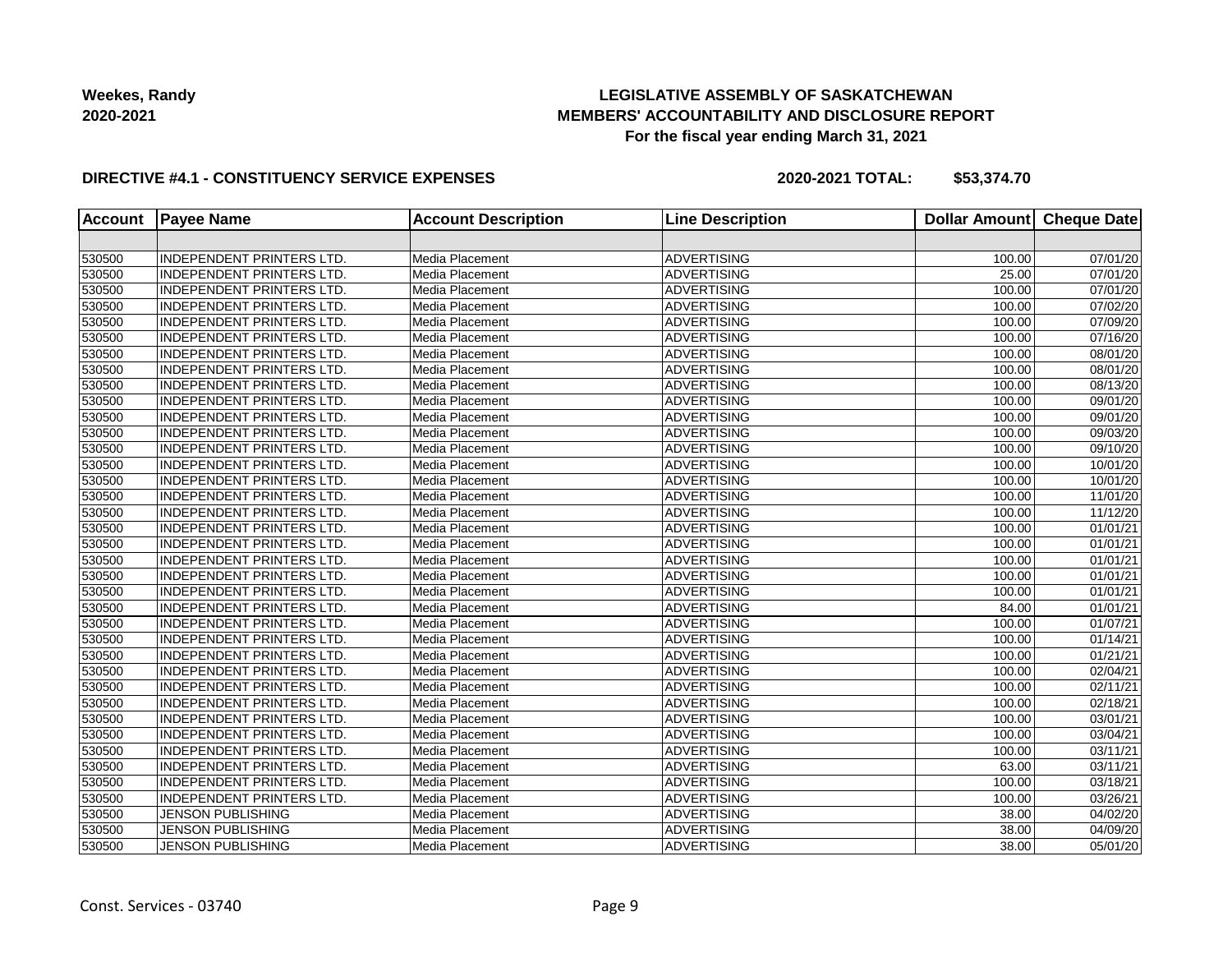## **LEGISLATIVE ASSEMBLY OF SASKATCHEWAN MEMBERS' ACCOUNTABILITY AND DISCLOSURE REPORT For the fiscal year ending March 31, 2021**

#### **DIRECTIVE #4.1 - CONSTITUENCY SERVICE EXPENSES**

| <b>Account</b> | <b>Payee Name</b>           | <b>Account Description</b> | <b>Line Description</b> | <b>Dollar Amount</b> | <b>Cheque Date</b>    |
|----------------|-----------------------------|----------------------------|-------------------------|----------------------|-----------------------|
|                |                             |                            |                         |                      |                       |
| 530500         | <b>JENSON PUBLISHING</b>    | Media Placement            | <b>ADVERTISING</b>      | 38.00                | 05/01/20              |
| 530500         | <b>JENSON PUBLISHING</b>    | Media Placement            | <b>ADVERTISING</b>      | 38.00                | 05/01/20              |
| 530500         | <b>JENSON PUBLISHING</b>    | Media Placement            | <b>ADVERTISING</b>      | 38.00                | 05/07/20              |
| 530500         | <b>JENSON PUBLISHING</b>    | Media Placement            | <b>ADVERTISING</b>      | 38.00                | 05/14/20              |
| 530500         | JENSON PUBLISHING           | Media Placement            | <b>ADVERTISING</b>      | 38.00                | 06/01/20              |
| 530500         | <b>JENSON PUBLISHING</b>    | Media Placement            | <b>ADVERTISING</b>      | 38.00                | 06/01/20              |
| 530500         | <b>JENSON PUBLISHING</b>    | Media Placement            | <b>ADVERTISING</b>      | 38.00                | 06/04/20              |
| 530500         | <b>JENSON PUBLISHING</b>    | Media Placement            | <b>ADVERTISING</b>      | 38.00                | 07/01/20              |
| 530500         | <b>JENSON PUBLISHING</b>    | Media Placement            | <b>ADVERTISING</b>      | 38.00                | $\overline{07/0}1/20$ |
| 530500         | <b>JENSON PUBLISHING</b>    | Media Placement            | <b>ADVERTISING</b>      | 38.00                | 07/01/20              |
| 530500         | <b>JENSON PUBLISHING</b>    | Media Placement            | <b>ADVERTISING</b>      | 38.00                | 07/02/20              |
| 530500         | <b>JENSON PUBLISHING</b>    | Media Placement            | <b>ADVERTISING</b>      | 38.00                | 07/16/20              |
| 530500         | <b>JENSON PUBLISHING</b>    | Media Placement            | <b>ADVERTISING</b>      | 38.00                | 08/01/20              |
| 530500         | <b>JENSON PUBLISHING</b>    | Media Placement            | <b>ADVERTISING</b>      | 38.00                | 08/01/20              |
| 530500         | <b>JENSON PUBLISHING</b>    | Media Placement            | <b>ADVERTISING</b>      | 38.00                | 08/13/20              |
| 530500         | <b>JENSON PUBLISHING</b>    | Media Placement            | <b>ADVERTISING</b>      | 38.00                | 08/20/20              |
| 530500         | <b>JENSON PUBLISHING</b>    | Media Placement            | <b>ADVERTISING</b>      | 38.00                | 09/01/20              |
| 530500         | <b>JENSON PUBLISHING</b>    | Media Placement            | <b>ADVERTISING</b>      | 38.00                | 09/09/20              |
| 530500         | <b>JENSON PUBLISHING</b>    | Media Placement            | <b>ADVERTISING</b>      | 38.00                | 09/10/20              |
| 530500         | <b>JENSON PUBLISHING</b>    | Media Placement            | <b>ADVERTISING</b>      | 39.14                | 01/01/21              |
| 530500         | <b>JENSON PUBLISHING</b>    | Media Placement            | <b>ADVERTISING</b>      | 39.14                | 01/01/21              |
| 530500         | <b>JENSON PUBLISHING</b>    | Media Placement            | <b>ADVERTISING</b>      | 39.14                | 01/01/21              |
| 530500         | PERDUE, VILLAGE OF          | Media Placement            | <b>ADVERTISING</b>      | 100.00               | 10/05/20              |
| 530500         | PNG PRAIRIE NEWSPAPER GROUP | Media Placement            | <b>ADVERTISING</b>      | 323.60               | 05/01/20              |
| 530500         | PNG PRAIRIE NEWSPAPER GROUP | Media Placement            | <b>ADVERTISING</b>      | 583.88               | 06/01/20              |
| 530500         | PNG PRAIRIE NEWSPAPER GROUP | Media Placement            | <b>ADVERTISING</b>      | 308.88               | 07/01/20              |
| 530500         | PNG PRAIRIE NEWSPAPER GROUP | Media Placement            | ADVERTISING             | 118.00               | 07/15/20              |
| 530500         | PNG PRAIRIE NEWSPAPER GROUP | Media Placement            | <b>ADVERTISING</b>      | 323.60               | 08/01/20              |
| 530500         | PNG PRAIRIE NEWSPAPER GROUP | Media Placement            | <b>ADVERTISING</b>      | 258.88               | 09/01/20              |
| 530500         | PNG PRAIRIE NEWSPAPER GROUP | Media Placement            | <b>ADVERTISING</b>      | 129.44               | 11/01/20              |
| 530500         | PNG PRAIRIE NEWSPAPER GROUP | Media Placement            | <b>ADVERTISING</b>      | 461.84               | 01/01/21              |
| 530500         | PNG PRAIRIE NEWSPAPER GROUP | Media Placement            | <b>ADVERTISING</b>      | 123.72               | 01/01/21              |
| 530500         | PNG PRAIRIE NEWSPAPER GROUP | Media Placement            | ADVERTISING             | 59.00                | 01/01/21              |
| 530500         | PNG PRAIRIE NEWSPAPER GROUP | Media Placement            | <b>ADVERTISING</b>      | 59.00                | 01/01/21              |
| 530500         | PNG PRAIRIE NEWSPAPER GROUP | Media Placement            | <b>ADVERTISING</b>      | 496.12               | 02/01/21              |
| 530500         | PNG PRAIRIE NEWSPAPER GROUP | Media Placement            | <b>ADVERTISING</b>      | 198.56               | 02/23/21              |
| 530500         | PNG PRAIRIE NEWSPAPER GROUP | Media Placement            | <b>ADVERTISING</b>      | 198.56               | 03/01/21              |
| 530500         | PNG PRAIRIE NEWSPAPER GROUP | Media Placement            | <b>ADVERTISING</b>      | 99.00                | 03/01/21              |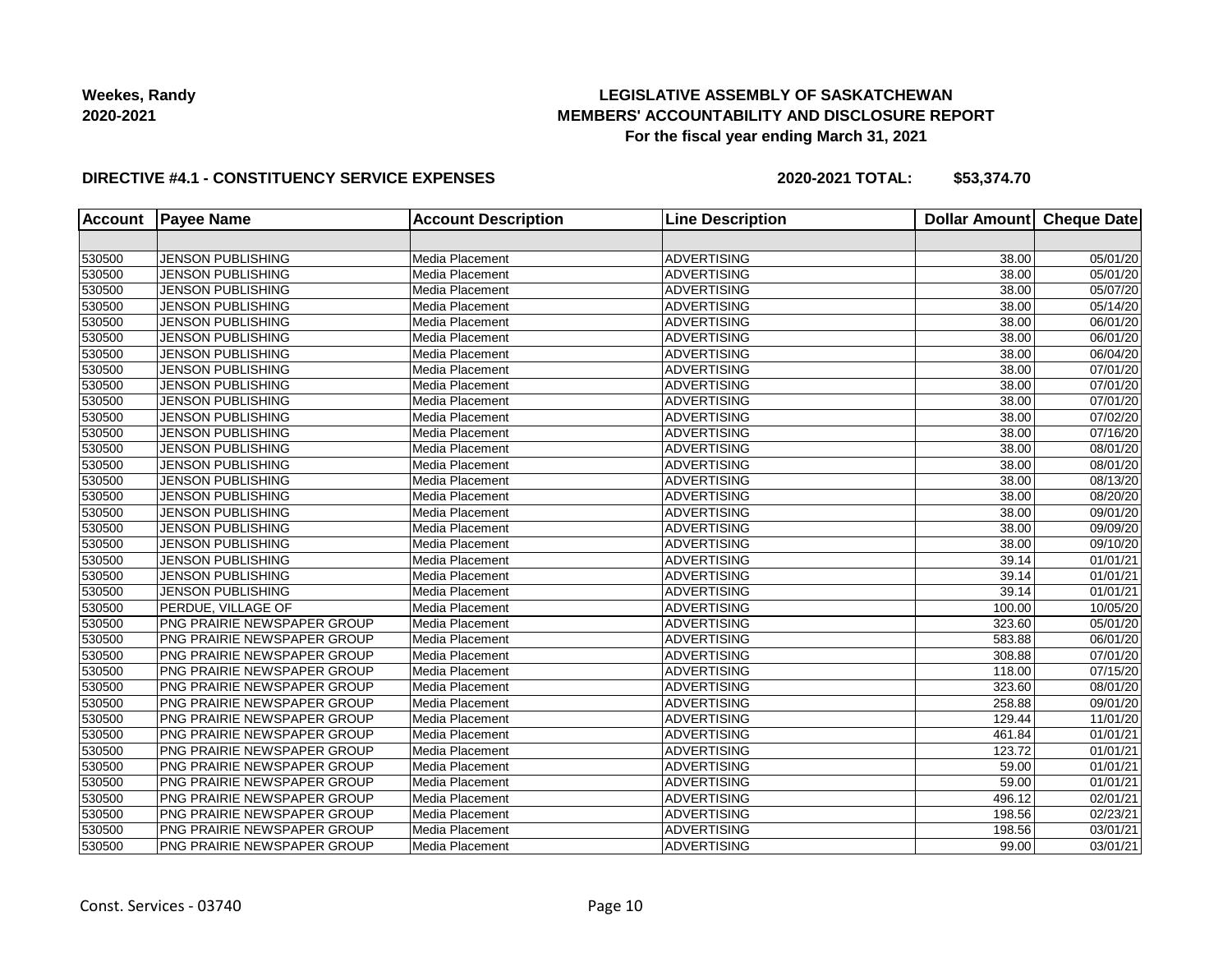## **LEGISLATIVE ASSEMBLY OF SASKATCHEWAN MEMBERS' ACCOUNTABILITY AND DISCLOSURE REPORT For the fiscal year ending March 31, 2021**

#### **DIRECTIVE #4.1 - CONSTITUENCY SERVICE EXPENSES**

| <b>Account</b> | <b>Payee Name</b>                                                    | <b>Account Description</b>         | <b>Line Description</b>                              | Dollar Amount Cheque Date |          |
|----------------|----------------------------------------------------------------------|------------------------------------|------------------------------------------------------|---------------------------|----------|
|                |                                                                      |                                    |                                                      |                           |          |
| 530500         | PNG PRAIRIE NEWSPAPER GROUP                                          | Media Placement                    | <b>ADVERTISING</b>                                   | 99.00                     | 03/24/21 |
| 530500         | PNG PRAIRIE NEWSPAPER GROUP                                          | Media Placement                    | <b>ADVERTISING</b>                                   | 397.12                    | 03/31/21 |
| 530500         | SASKATCHEWAN HIGH SCHOOL RODEO Media Placement<br><b>ASSOCIATION</b> |                                    | <b>ADVERTISING</b>                                   | 500.00                    | 02/01/21 |
| 530800         | <b>SASKATOON FASTPRINT LIMITED</b><br><b>PARTNERSHIP</b>             | Publications                       | POSTCARD MAILER                                      | 1,246.15                  | 07/01/20 |
| 530900         | <b>DESIGNS BY ANN</b>                                                | <b>Promotional Items</b>           | FLORAL ARRANGEMENT                                   | 60.00                     | 07/01/20 |
| 530900         | <b>DESIGNS BY ANN</b>                                                | <b>Promotional Items</b>           | FLORAL ARRANGEMENT                                   | 60.00                     | 07/01/20 |
| 530900         | ONE STOP HARDWARE                                                    | <b>Promotional Items</b>           | <b>PROVINCIAL FLAGS - NO GST</b>                     | 455.27                    | 08/01/20 |
| 530900         | <b>ONE STOP HARDWARE</b>                                             | Promotional Items                  | <b>PROVINCIAL FLAGS</b>                              | 455.27                    | 02/01/21 |
| 530900         | ULTRA PRINT SERVICES LTD.                                            | <b>Promotional Items</b>           | <b>CHRISTMAS CARDS</b>                               | 1,710.42                  | 01/01/21 |
| 550200         | <b>INDEPENDENT PRINTERS LTD.</b>                                     | Books, Mags and Ref Materials      | <b>SUBSCRIPTION WEEKES</b>                           | 90.00                     | 02/12/21 |
| 550200         | <b>JENSON PUBLISHING</b>                                             | Books, Mags and Ref Materials      | <b>SUBSCRIPTION</b>                                  | 125.00                    | 04/08/20 |
| 550200         | <b>WEEKES, RANDALL P.</b>                                            | Books, Mags and Ref Materials      | <b>REIMB: SUBSCRIPTION</b>                           | 125.72                    | 07/01/20 |
| 550200         | <b>WEEKES, RANDALL P.</b>                                            | Books, Mags and Ref Materials      | REIMB: - NEWSPAPER SUBSCRIPTION                      | 194.24                    | 08/01/20 |
| 555000         | <b>ONE STOP HARDWARE</b>                                             | Other Material and Supplies        | <b>OFFICE SUPPLIES - NO GST</b>                      | 15.89                     | 10/01/20 |
| 555000         | ONE STOP HARDWARE                                                    | Other Material and Supplies        | OFFICE SUPPLIES                                      | 15.89                     | 01/01/21 |
| 555000         | <b>ONE STOP HARDWARE</b>                                             | Other Material and Supplies        | <b>OFFICE SUPPLIES</b>                               | 15.89                     | 02/01/21 |
| 555000         | STAPLES BUSINESS DEPOT                                               | Other Material and Supplies        | 96265 OFFICE CHAIR/PRINTER/OFFICE<br><b>SUPPLIES</b> | 179.80                    | 04/15/20 |
| 555000         | STAPLES BUSINESS DEPOT                                               | Other Material and Supplies        | 96265 OFFICE SUPPLIES                                | 119.67                    | 05/01/20 |
| 555000         | <b>WEEKES, RANDALL P.</b>                                            | Other Material and Supplies        | REIMB: OFFICE SUPPLIES/ICLOUD<br><b>STORAGE</b>      | 419.16                    | 06/01/20 |
| 555000         | WEEKES, RANDALL P.                                                   | Other Material and Supplies        | <b>REIMB: OFFICE SUPPLIES</b>                        | 118.50                    | 07/01/20 |
| 555000         | <b>WEEKES, RANDALL P.</b>                                            | Other Material and Supplies        | <b>REIMB: OFFICE SUPPLIES</b>                        | 56.60                     | 07/01/20 |
| 555000         | <b>WEEKES, RANDALL P.</b>                                            | Other Material and Supplies        | REIMB: POSTAGE/OFFICE SUPPLIES                       | 81.33                     | 07/17/20 |
| 555000         | <b>WEEKES, RANDALL P.</b>                                            | Other Material and Supplies        | <b>REIMB: OFFICE SUPPLIES</b>                        | 98.77                     | 08/01/20 |
| 555000         | <b>WEEKES, RANDALL P.</b>                                            | <b>Other Material and Supplies</b> | <b>REIMB: OFFICE SUPPLIES</b>                        | 6.39                      | 08/14/20 |
| 555000         | <b>WEEKES, RANDALL P.</b>                                            | Other Material and Supplies        | <b>REIMB: POSTAGE/OFFICE SUPPLIES</b>                | 209.21                    | 09/04/20 |
| 555000         | WEEKES, RANDALL P.                                                   | Other Material and Supplies        | <b>REIMB: OFFICE SUPPLIES</b>                        | 324.25                    | 09/11/20 |
| 555000         | WEEKES, RANDALL P.                                                   | Other Material and Supplies        | <b>REIMB: OFFICE SUPPLIES</b>                        | 32.83                     | 09/11/20 |
| 555000         | <b>WEEKES, RANDALL P.</b>                                            | Other Material and Supplies        | REIMB: POSTAGE/OFFICE SUPPLIES                       | 707.86                    | 10/06/20 |
| 555000         | <b>WEEKES, RANDALL P.</b>                                            | <b>Other Material and Supplies</b> | <b>REIMB: OFFICE SUPPLIES</b>                        | 360.89                    | 11/01/20 |
| 555000         | <b>WEEKES, RANDALL P.</b>                                            | Other Material and Supplies        | <b>REIMB: OFFICE SUPPLIES</b>                        | 108.90                    | 11/18/20 |
| 555000         | <b>WEEKES, RANDALL P.</b>                                            | Other Material and Supplies        | <b>REIMB: OFFICE SUPPLIES</b>                        | 244.06                    | 01/01/21 |
| 555000         | WEEKES, RANDALL P.                                                   | Other Material and Supplies        | <b>REIMB: OFFICE SUPPLIES</b>                        | 70.00                     | 01/22/21 |
| 555000         | WEEKES, RANDALL P.                                                   | Other Material and Supplies        | REIMB: OFFICE SUPPLIES/ICLOUD<br><b>STORAGE</b>      | 30.71                     | 02/01/21 |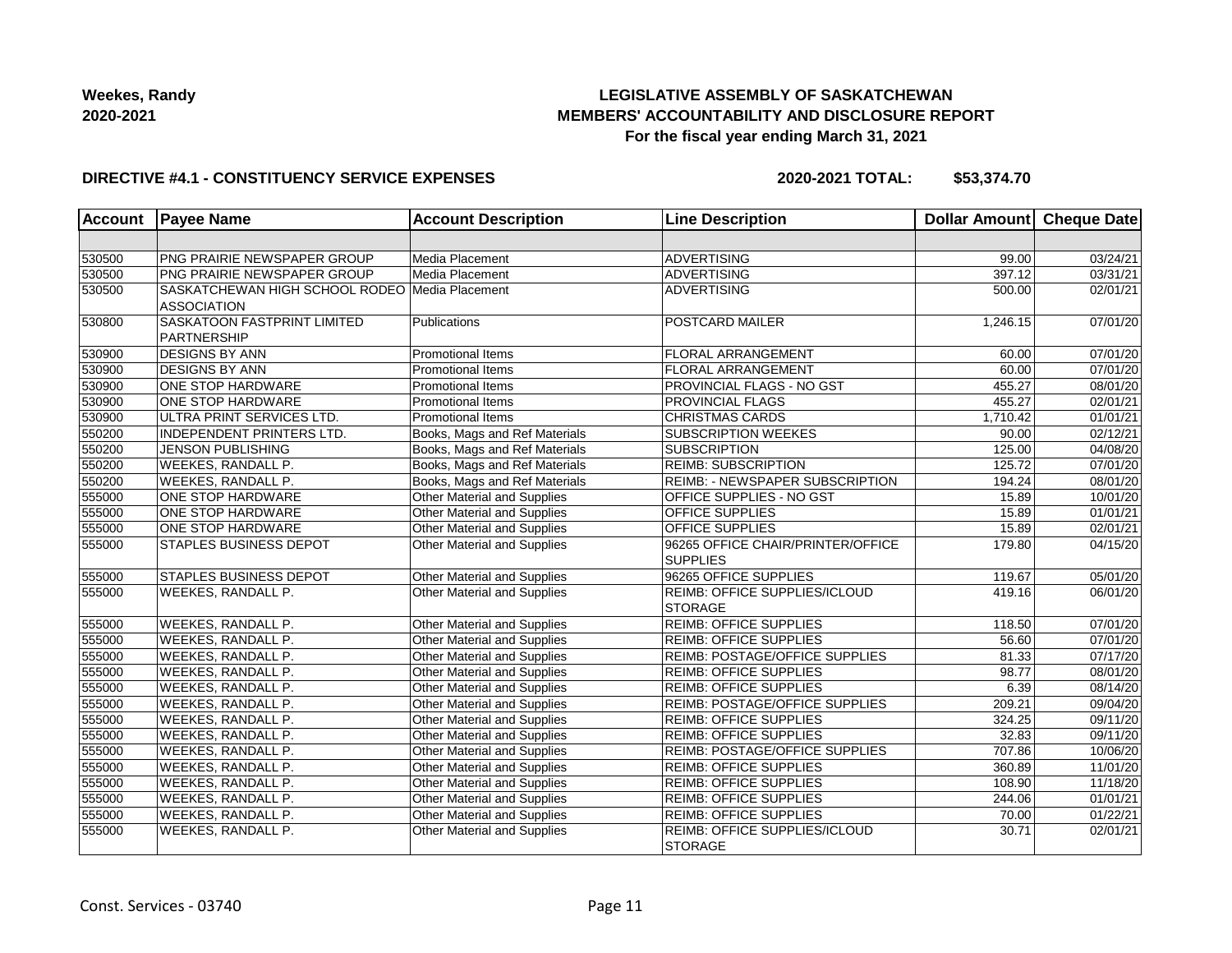## **LEGISLATIVE ASSEMBLY OF SASKATCHEWAN MEMBERS' ACCOUNTABILITY AND DISCLOSURE REPORT For the fiscal year ending March 31, 2021**

#### **DIRECTIVE #4.1 - CONSTITUENCY SERVICE EXPENSES**

| <b>Account</b> | <b>Payee Name</b>                                | <b>Account Description</b>           | <b>Line Description</b>                                | <b>Dollar Amount</b> | <b>Cheque Date</b>    |
|----------------|--------------------------------------------------|--------------------------------------|--------------------------------------------------------|----------------------|-----------------------|
|                |                                                  |                                      |                                                        |                      |                       |
| 555000         | <b>WEEKES, RANDALL P.</b>                        | Other Material and Supplies          | <b>REIMB: OFFICE SUPPLIES/ICLOUD</b><br><b>STORAGE</b> | 1,111.45             | 03/01/21              |
| 555000         | <b>WEEKES, RANDALL P.</b>                        | Other Material and Supplies          | REIMB: POSTAGE/OFFICE SUPPLIES                         | 638.81               | 03/11/21              |
| 555000         | <b>WESTERN WIRELESS</b><br><b>COMMUNICATIONS</b> | Other Material and Supplies          | <b>OFFICE SUPPLIES</b>                                 | 33.91                | 07/01/20              |
| 555000         | WESTERN WIRELESS<br>COMMUNICATIONS               | Other Material and Supplies          | <b>OFFICE SUPPLIES</b>                                 | 100.65               | 07/01/20              |
| 555000         | <b>WESTERN WIRELESS</b><br>COMMUNICATIONS        | <b>Other Material and Supplies</b>   | <b>OFFICE SUPPLIES</b>                                 | 63.58                | 10/01/20              |
| 555000         | <b>WESTERN WIRELESS</b><br><b>COMMUNICATIONS</b> | Other Material and Supplies          | <b>OFFICE SUPPLIES</b>                                 | 42.39                | 03/02/21              |
| 564300         | <b>STAPLES BUSINESS DEPOT</b>                    | Computer Hardware - Exp.             | 96265 OFFICE CHAIR/PRINTER/OFFICE<br><b>SUPPLIES</b>   | 531.04               | 04/15/20              |
| 564600         | <b>WEEKES, RANDALL P.</b>                        | Computer Software - Exp              | REIMB: I CLOUD STORAGE                                 | 1.43                 | 05/01/20              |
| 564600         | <b>WEEKES, RANDALL P.</b>                        | Computer Software - Exp              | <b>REIMB: OFFICE SUPPLIES/ICLOUD</b><br><b>STORAGE</b> | 1.43                 | 06/01/20              |
| 564600         | <b>WEEKES, RANDALL P.</b>                        | Computer Software - Exp              | REIMB: POSTAGE/ICLOUD STORAGE                          | 1.43                 | 07/01/20              |
| 564600         | <b>WEEKES, RANDALL P.</b>                        | Computer Software - Exp              | <b>REIMB: SOFTWARE</b>                                 | 1.43                 | 08/07/20              |
| 564600         | <b>WEEKES, RANDALL P.</b>                        | Computer Software - Exp              | REIMB: POSTAGE/ICLOUD STORAGE                          | 1.43                 | 09/01/20              |
| 564600         | <b>WEEKES, RANDALL P.</b>                        | Computer Software - Exp              | <b>REIMB: ICLOUD STORAGE</b>                           | 1.43                 | 10/06/20              |
| 564600         | <b>WEEKES, RANDALL P.</b>                        | Computer Software - Exp              | <b>REIMB: ICLOUD STORAGE</b>                           | 1.43                 | 11/10/20              |
| 564600         | <b>WEEKES, RANDALL P.</b>                        | Computer Software - Exp              | <b>REIMB: ICLOUD STORAGE</b>                           | 1.43                 | 01/01/21              |
| 564600         | <b>WEEKES, RANDALL P.</b>                        | Computer Software - Exp              | REIMB: COMPUTER SOFTWARE                               | 1.43                 | 01/19/21              |
| 564600         | WEEKES, RANDALL P.                               | Computer Software - Exp              | REIMB: OFFICE SUPPLIES/ICLOUD<br><b>STORAGE</b>        | 1.43                 | 02/01/21              |
| 564600         | WEEKES, RANDALL P.                               | Computer Software - Exp              | REIMB: OFFICE SUPPLIES/ICLOUD<br>STORAGE               | 1.43                 | $\overline{03/0}1/21$ |
| 564600         | <b>WEEKES, RANDALL P.</b>                        | Computer Software - Exp              | REIMB: POSTAGE/ICLOUD STORAGE                          | 1.43                 | 03/30/21              |
| 564600         | <b>WESTERN WIRELESS</b><br>COMMUNICATIONS        | Computer Software - Exp              | <b>VIRUS CLEANUP</b>                                   | 84.80                | 03/01/21              |
| 565200         | <b>STAPLES BUSINESS DEPOT</b>                    | Office Furniture and Equipment - Exp | 96265 OFFICE CHAIR/PRINTER/OFFICE<br><b>SUPPLIES</b>   | 275.59               | 04/15/20              |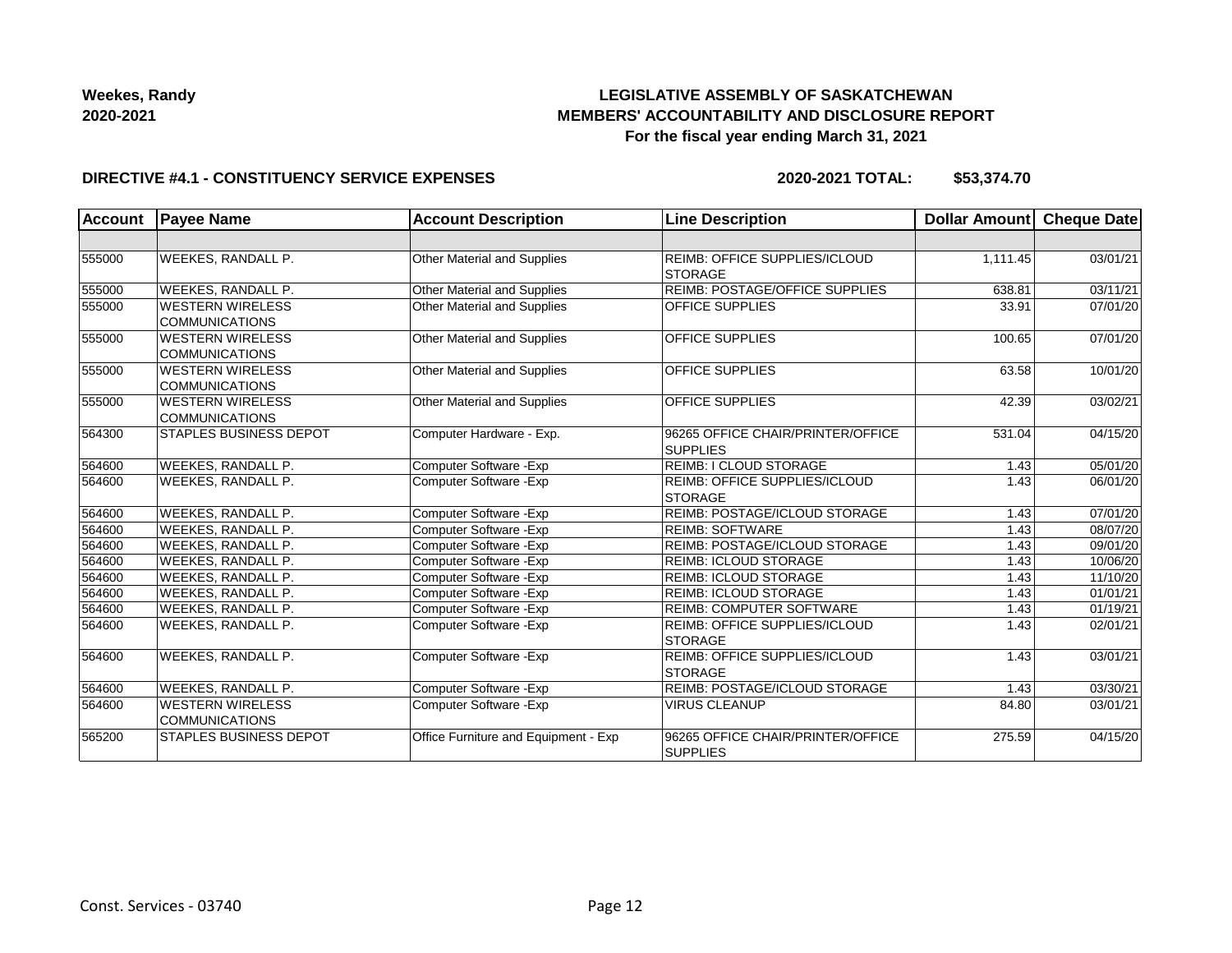## **LEGISLATIVE ASSEMBLY OF SASKATCHEWAN MEMBERS' ACCOUNTABILITY AND DISCLOSURE REPORT For the fiscal year ending March 31, 2021**

#### **DIRECTIVE #6 - CONSTITUENCY ASSISTANT EXPENSES**

**2020-2021 TOTAL: \$64,920.48**

| <b>Account</b> | <b>Payee Name</b> | <b>Account Description</b>       | Dollar Amount Cheque Date |          |
|----------------|-------------------|----------------------------------|---------------------------|----------|
|                |                   |                                  |                           |          |
| 513000         | HANSON, JANET C.  | Out-of-Scope Permanent           | 0.00                      | 04/01/20 |
| 513000         | HANSON, JANET C.  | Out-of-Scope Permanent           | $-447.12$                 | 04/13/20 |
| 513000         | HANSON, JANET C.  | Out-of-Scope Permanent           | 2.235.60                  | 04/14/20 |
| 513000         | HANSON, JANET C.  | Out-of-Scope Permanent           | 2,235.60                  | 05/01/20 |
| 513000         | HANSON, JANET C.  | Out-of-Scope Permanent           | 2,235.60                  | 05/13/20 |
| 513000         | HANSON, JANET C.  | Out-of-Scope Permanent           | 2,235.60                  | 05/27/20 |
| 513000         | HANSON, JANET C.  | Out-of-Scope Permanent           | 2,235.60                  | 06/10/20 |
| 513000         | HANSON, JANET C.  | Out-of-Scope Permanent           | 2,409.84                  | 06/24/20 |
| 513000         | HANSON, JANET C.  | Out-of-Scope Permanent           | 2,264.64                  | 07/08/20 |
| 513000         | HANSON, JANET C.  | Out-of-Scope Permanent           | 2,264.64                  | 07/22/20 |
| 513000         | HANSON, JANET C.  | Out-of-Scope Permanent           | 2,264.64                  | 08/05/20 |
| 513000         | HANSON, JANET C.  | Out-of-Scope Permanent           | 2,264.64                  | 08/19/20 |
| 513000         | HANSON, JANET C.  | Out-of-Scope Permanent           | 2,264.64                  | 09/02/20 |
| 513000         | HANSON, JANET C.  | Out-of-Scope Permanent           | 2,264.64                  | 09/16/20 |
| 513000         | HANSON, JANET C.  | Out-of-Scope Permanent           | 2,264.64                  | 10/01/20 |
| 513000         | HANSON, JANET C.  | Out-of-Scope Permanent           | 4,982.21                  | 10/06/20 |
| 513000         | HANSON, JANET C.  | Out-of-Scope Permanent           | 2,038.18                  | 11/10/20 |
| 513000         | HANSON, JANET C.  | Out-of-Scope Permanent           | 2,264.64                  | 11/24/20 |
| 513000         | HANSON, JANET C.  | Out-of-Scope Permanent           | 2,264.64                  | 12/09/20 |
| 513000         | HANSON, JANET C.  | Out-of-Scope Permanent           | 2,264.64                  | 12/22/20 |
| 513000         | HANSON, JANET C.  | Out-of-Scope Permanent           | 2,264.64                  | 01/06/21 |
| 513000         | HANSON, JANET C.  | Out-of-Scope Permanent           | 2,264.64                  | 01/20/21 |
| 513000         | HANSON, JANET C.  | Out-of-Scope Permanent           | 2,264.64                  | 02/03/21 |
| 513000         | HANSON, JANET C.  | Out-of-Scope Permanent           | 2,264.64                  | 02/17/21 |
| 513000         | HANSON, JANET C.  | Out-of-Scope Permanent           | 2,264.64                  | 03/03/21 |
| 513000         | HANSON, JANET C.  | Out-of-Scope Permanent           | 2,264.64                  | 03/17/21 |
| 513000         | HANSON, JANET C.  | Out-of-Scope Permanent           | 2.264.64                  | 03/30/21 |
| 513000         | HANSON, JANET C.  | Out-of-Scope Permanent           | 6,229.76                  | 04/09/21 |
| 519900         | None (Default)    | Change in Y/E Accrued Empl Leave | $-1,101.59$               | 04/20/20 |
|                |                   | <b>Entitlements</b>              |                           |          |
| 519900         | None (Default)    | Change in Y/E Accrued Empl Leave | 1,132.32                  | 04/14/21 |
|                |                   | Entitlements                     |                           |          |